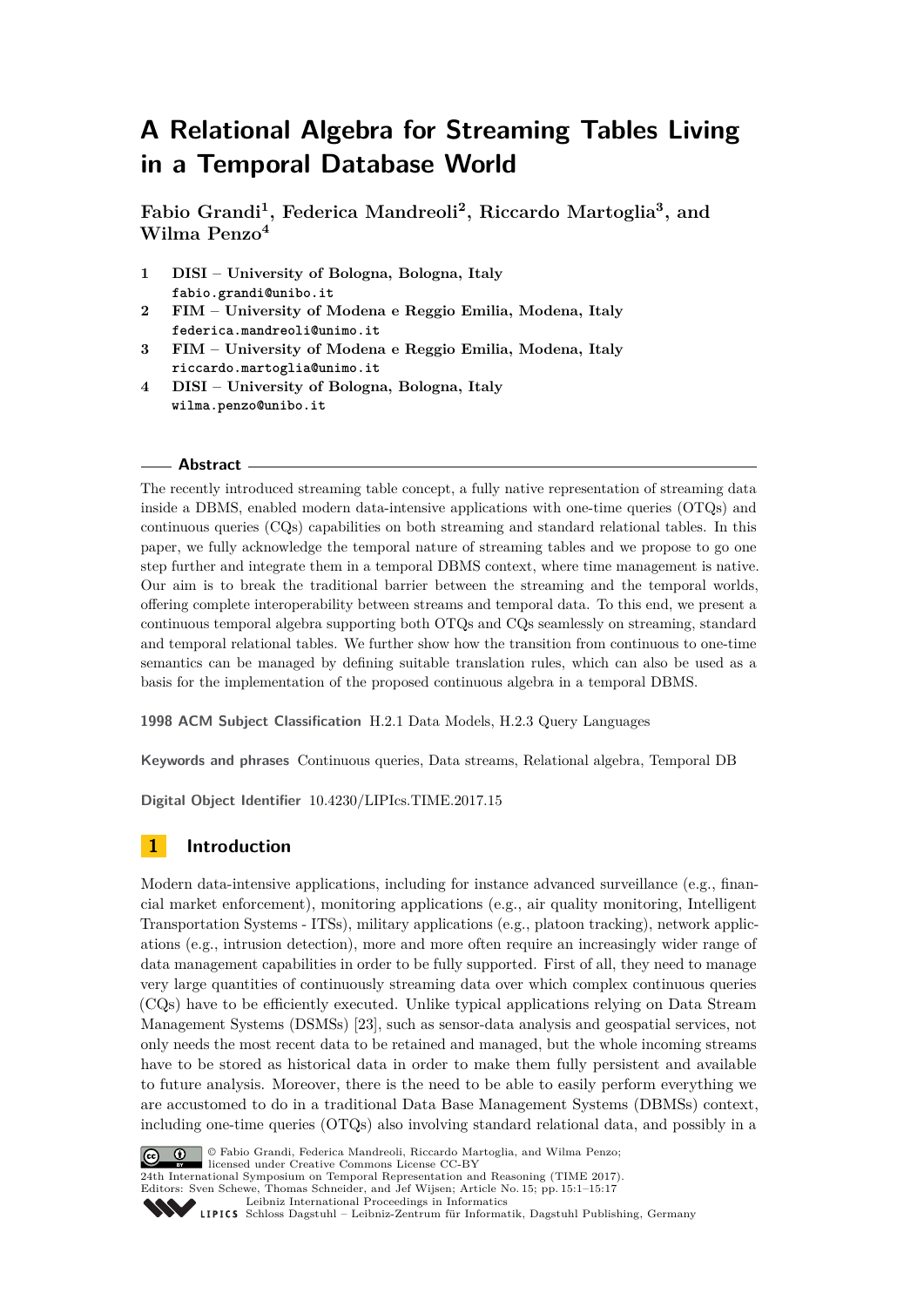## **15:2 A Relational Algebra for Streaming Tables**

temporal DBMS context, allowing for complex temporal analytics and management of data versioning.

Being able to query recent, historical and non-temporal relational data by means of both CQs and OTQs in a uniform and powerful way, and with the expressive power of standard RDBMS's languages and algebras, is certainly a very strong requirement. The very diversified and lively panorama of data management systems, including streaming extensions to traditional DBMSs (e.g., [\[9,](#page-15-0) [10,](#page-15-1) [21\]](#page-16-2)), big data processing engines, big data stores and stream processing frameworks (e.g., [\[7,](#page-15-2) [22\]](#page-16-3)), is still trying to fully address it. One first step towards this objective has been performed in [\[6\]](#page-15-3), where we proposed a fully native representation of streaming data into a DBMS. The introduction of a new kind of table, called the *streaming table*, allowed us to offer a persistent structure managing both historical and streaming data in a way completely transparent to users. Streaming tables can also be straightforwardly involved in OTQs and CQs, possibly together with standard relational tables, thus successfully merging the two worlds of RDBMSs and streaming data management.

Heading further in this direction, in this paper we aim at breaking another barrier: the one currently present between streaming and temporal data management. Even if streaming data is inherently temporal in nature, current systems and research proposals seem unable to build on this: on the one hand, temporal RDBMSs are not able to deal with streams, on the other hand current DSMSs and stream processing frameworks only provide limited temporal querying possibilities or do not deal with versioned data at all [\[7,](#page-15-2) [22\]](#page-16-3). By fully acknowledging the temporal nature of streaming data, we propose to integrate streaming tables in a temporal context where time management is native. Our final aim is to offer temporal RDBMSs' querying capabilities and data versioning even on streaming data, without overturning the common understanding of streaming data and CQs. In this way, data can be easily managed and queried by benefitting from the best of the relational, streaming and temporal worlds.

In this paper, we lay the semantic foundation for our objective by introducing a continuous temporal algebra for streaming, temporal, and standard tables. The proposed algebra, denoted as  $\mathcal{CTA}$ , extends with windowing operators a temporal algebra  $\mathcal{TA}$  with welldefined semantics. Window operators take streaming tables as input and produce data snapshots at subsequent validity time points. Continuous and one-time queries are specified as algebraic expressions over the three different kinds of tables. In particular, OTQs can be formulated as  $\mathcal{T} \mathcal{A}$  expressions and their semantics relies on the traditional  $\mathcal{T} \mathcal{A}$  definition. CQs can be formulated as  $\mathcal{CTA}$  expressions over standard and temporal tables and windowing expressions on streaming tables, and their semantics relies on a sampling operator that evaluates continuous temporal expressions at the required time points. In this way, we introduce a sort of *on-demand semantics*, where the CQs are executed when query results are needed and required data are available. This approach is highly flexible in that it allows to combine in a unified framework several continuous query features proposed in the literature (e.g., real time and historical analytics, backward and forward sliding windows, tumbling and hopping windows) but for which a well-founded semantics and full implementation agenda is still lacking, and to interoperate streaming data with non-temporal data and archival data stored in temporal tables in a consistent way.

As an application example in the context of financial market surveillance, we consider tracking of *insider trading* activities, that is the buying or selling of a security (e.g., stock options) while in possession of nonpublic material information (e.g., up/downgrade by a rating agency, unexpected revisions to earning results or projections, mergers and acquisitions news) about the security [\[17\]](#page-15-4). Since insider trading undermines investor confidence in the fairness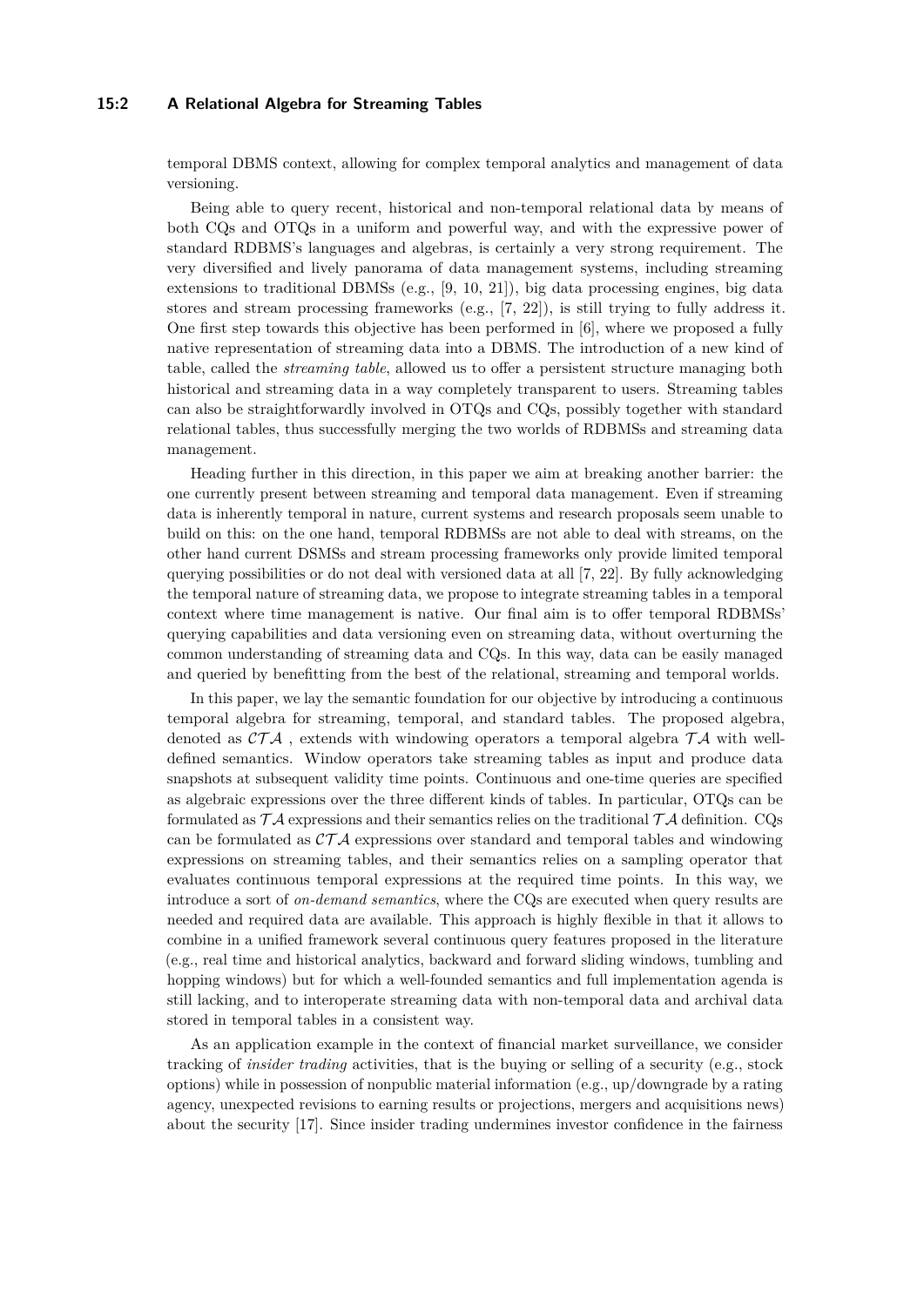and integrity of the financial markets, control bodies like the SEC have the detection and prosecution of insider trading violations as one of their market surveillance and enforcement priorities. Whereas early (i.e., when the material information is not yet publicly available) detection of insider trading patterns could allow to prevent frauds [\[13\]](#page-15-5), their *a posteriori* (i.e., when the material information is of public domain) verification is most important for triggering and pursuing prosecution of illegal activities. Assume that option trading data are available through the streaming table OPTION\_TRADES, with schema

## OPTION\_TRADES(OPTION,STOCK,CLASS,STRIKE,EXPIR,CONTRACTS|*T*)

automatically fed by the stock market information system, containing data concerning the negotiated option, the underlying stock, the trade timestamp (i.e., the implicit attribute *T* defined with a granularity of one second), the option class (call or put), strike price and expiration, and the number of contracts traded. Further, assume that relevant news are selected by several sources (e.g., press releases and financial news stories) and stored in a temporal table NEWS, with schema

#### NEWS(STOCK,TYPE,SOURCE|*T*)

containing information about the publication date (i.e., the implicit attribute *T* defined with a granularity of one day), the mentioned stock, the news type and source. In order to trigger an investigation procedure, an anomalous trading volume of an option, preceding by at most one week the public release of some relevant news concerning the underlying stock, needs to be identified. As anomalous volume, we consider a daily trading volume ten times higher than the average daily volume over the past month. Following our proposal, the suspect stock-day pairs deserving further investigations could be easily retrieved via a continuous query running at the beginning of each trading day and performing the temporal join between the relevant time windows of the streaming table OPTION\_TRADES and the standard table NEWS. Notice that such a detection query could not be executed in a "classical" stream management system, because, when the windows used for computing volumes are evaluated, the relevant news have not been published yet. Hence, stream data must be stored in a streaming table for our purpose, and time windows evaluated in a delayed mode (i.e., when all relevant news will be available) as actually supported by the CQ on-demand semantics. The temporal join involved in the query will produce temporally consistent solutions over the past time window outputs of the streaming table OPTION\_TRADES and the temporal table NEWS.

After revising the notion of streaming table (Sec. [2\)](#page-2-0), this paper provides the following contributions:

- it introduces the continuous temporal algebra  $\mathcal{CTA}$  supporting both OTQs and CQs seamlessly on streaming, standard and temporal relational tables (Sec. [3](#page-3-0) and Sec. [4\)](#page-4-0);
- it proposes a correct translation of the continuous temporal model presented so far into the temporal model where continuous queries are transformed into standard temporal queries, making it possible to instantiate the framework in the context of a standard temporal RDBMS (Sec. [6\)](#page-11-0).

The paper is complemented by Sec. [5,](#page-10-0) expressing the reference example in the  $\mathcal{CTA}$  algebra and Sec. [7,](#page-13-0) comparing our contribution with the state of the art and drawing conclusions.

## <span id="page-2-0"></span>**2 Preliminaries**

The continuous temporal data model we propose relies on a multi-temporal relational model [\[16\]](#page-15-6), where temporal and non-temporal standard tables coexist, extended with streaming tables. In this Section we provide some preliminaries for its specification by reviewing the notion of streaming table, first introduced in [\[6\]](#page-15-3).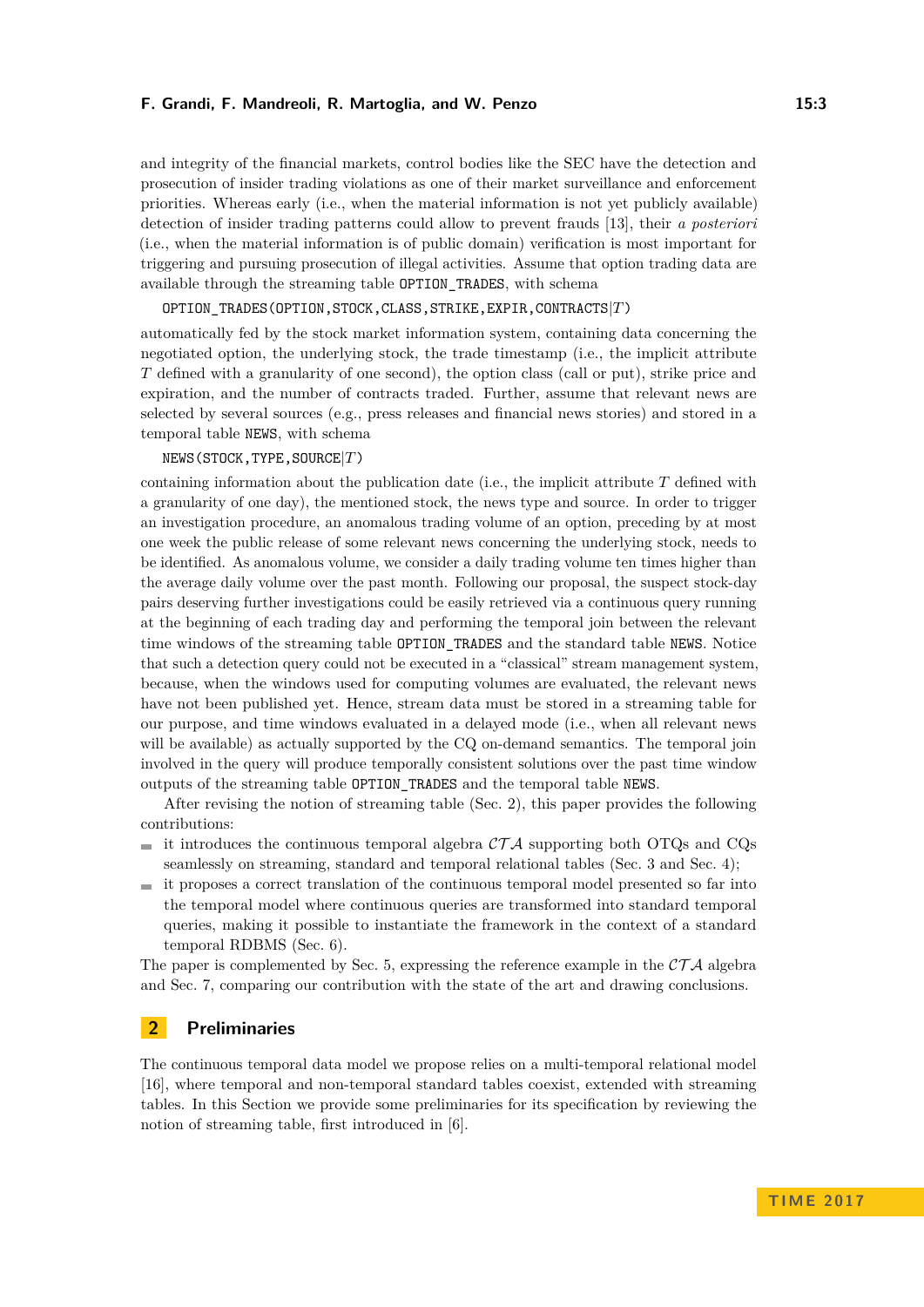## **15:4 A Relational Algebra for Streaming Tables**

First of all, we assume a discrete, ordered and unbounded time domain  $\mathcal{T} = \{0, 1, 2, \ldots, \infty\}$ composed of *chronons* [\[18\]](#page-15-7), where 0 stands for the earliest time. A chronon is a nondecomposable time interval of fixed unit duration used to represent time instants in the discrete model. We further assume that  $\mathcal T$  has the semantics of *valid time* [\[18\]](#page-15-7). In order to represent a duration of time, we assume *time spans* [\[18\]](#page-15-7) belong to a domain  $\mathcal I$  composed of all possible multiples of a chronon duration (including the unbounded value  $\infty$ ).

As far as the temporal model is concerned, a temporal relation *R* with explicit schema  $R(A_1, \ldots, A_n)$ , with  $A_i \in \mathcal{A}$  (1  $\leq i \leq n$ ) where A is the set of attribute names, is represented as  $R(A_1, \ldots, A_n|T)$  where T is the implicit timestamp attribute with domain T. If r is a tuple from *R* then  $r.A_i$  denotes the value of  $A_i$  in  $r$  and  $T(r)$  denotes the tuple timestamp. Moreover, given any time instant  $t \in \mathcal{T}$ , we denote with  $R^t$  the content of R at time *t*. Notice that we assume here an *abstract temporal database*, according to the terminology introduced in [\[11\]](#page-15-8), to be used as a representation-independent data model. As far as non-temporal tables are concerned, we assume they are virtually converted to temporal tables to be interoperated with temporal tables and streaming tables by using a suitable temporal conversion map [\[8\]](#page-15-9). In particular, we assume each non-temporal table *R* to be virtually converted to a temporal table  $R' = \{(r, \tau) | r \in R, \tau \in \mathcal{T} \}.$ 

As far as streams are concerned, we adopt the definition of continuous data stream (or simply stream) provided in [\[3\]](#page-15-10), that is a potentially infinite stream of timestamped relational tuples having a fixed schema. A *streaming table* [\[6\]](#page-15-3) is a relational table where streaming data enter and turn historical by remaining stored for a user-defined long period, ideally forever. Any streaming table inherits the temporal nature of the data it stores. Specifically, it is an event table [\[26,](#page-16-4) Ch. 16], that is a special kind of temporal table that stores event data and their occurrence time, for a limited time span named *historical period*. As time goes by, we assume the oldest data exiting the historical period are subject to *vacuuming* [\[26,](#page-16-4) Ch. 23].

 $\triangleright$  **Definition 1** (Streaming table). A streaming table *S* with explicit schema  $S(A_1, \ldots, A_n)$ and historical period  $hp \in \mathcal{I}$  is an event table, denoted as  $S_{hp}$ , with schema  $S(A_1, \ldots, A_n | T)$ , where *T* is the implicit timestamp attribute. The content of  $S_{hp}$  at the time instant  $t \leq now$ (where *now* represents current time), i.e.  $S_{hp}^t$ , is the set of tuples such that the timestamp of each tuple *s* satisfies  $T(s) \ge \max(t - hp, 0)$ . If positive,  $t - hp$  represents the chronon preceding *t* by a time span of *hp* chronons. A streaming table is subject to *continuous writes* in timestamp order, that is for any  $s_1$  and  $s_2$  in  $S^t_{hp}$ ,  $T(s_1) < T(s_2)$  iff  $s_1$  arrived before  $s_2$ .

For ease of notation, in the following, whenever possible, we will use *S* in place of *Shp*. In practice, in order to implement this insertion semantics, systems cope with out-of-order and skewed inputs. Interested readers can refer to [\[27\]](#page-16-5) for an in-depth discussion of this aspect. In this paper we assume an input manager that guarantees in-order tuple arrival.

In the following, let R be the set of all temporal tables and S be the set of all streaming tables. Notice that  $S \subseteq \mathcal{R}$ , as streaming tables are a special kind of temporal tables (one effect of the insertion semantics is that timestamps in a streaming table are always bounded by the current time *now*, whereas temporal tables may also contain timestamps greater than *now* to represent proactively inserted future data).

## <span id="page-3-0"></span>**3 Querying streaming tables with OTQs: the temporal algebra** T A

In OTQs a streaming table is dealt with as a standard (event) table and it undergoes queries expressed in a relational algebra  $TA$  with the following temporal operators: selection  $\sigma^T$ , projection  $\pi^T$ , Cartesian product  $\times^T$ , union  $\cup^T$ , difference  $-\pi$ , and grouping  $\vartheta^T$ . Each of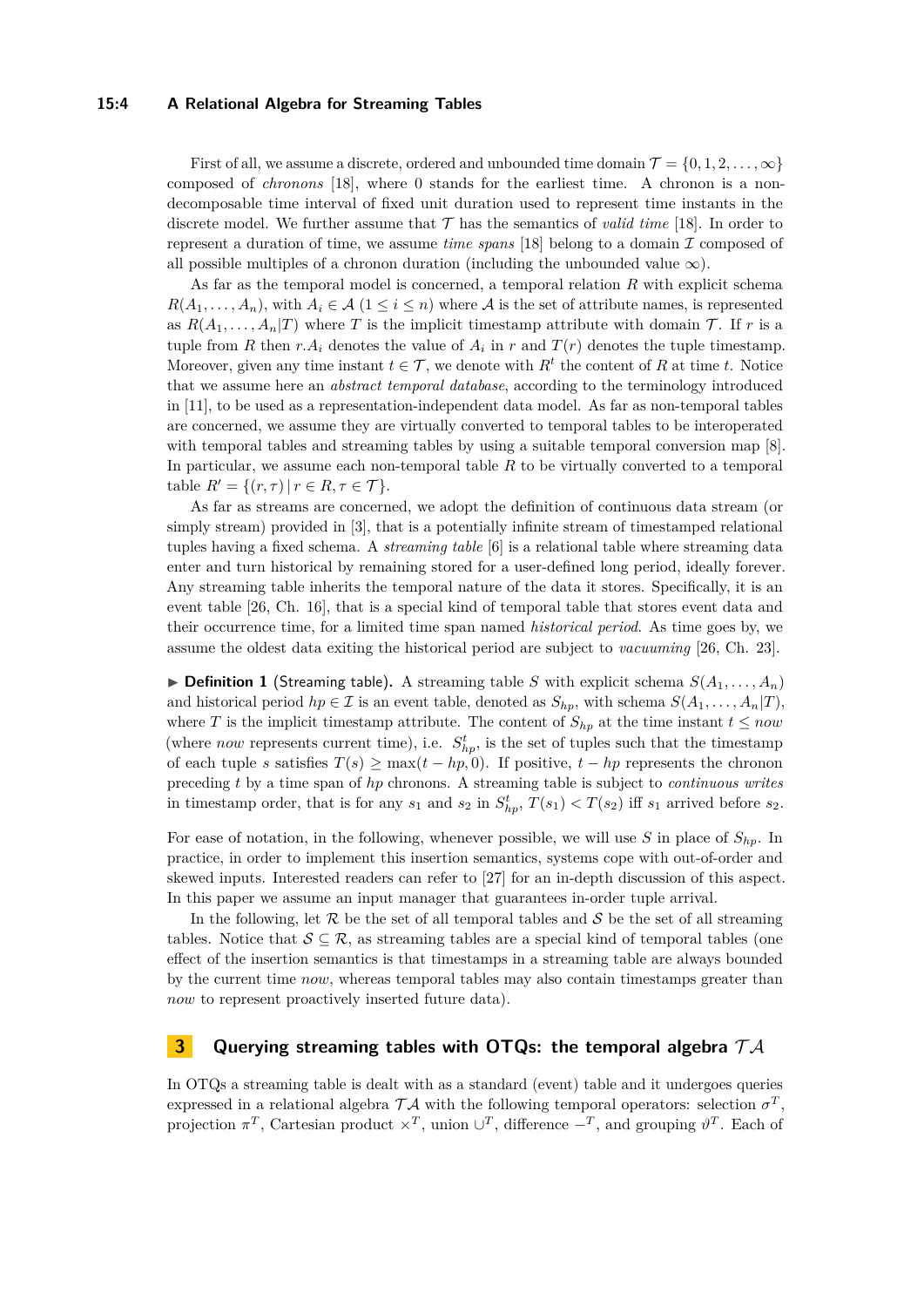| Operator    | Signature                                                                                         | Operator semantics                                                                              |
|-------------|---------------------------------------------------------------------------------------------------|-------------------------------------------------------------------------------------------------|
| Selection   | $\sigma^T : \mathcal{R} \times \mathcal{P} \to \mathcal{R}$                                       | $\sigma_p^T(R) := \{(r,\tau)   (r,\tau) \in R \wedge p(r)\}\$                                   |
| Projection  | $\pi^T : \mathcal{R} \times 2^{\mathcal{A}} \to \mathcal{R}$                                      | $\overline{\pi_R^T(R)} := \{(r.B, \tau)   (r, \tau) \in R\}$                                    |
| Cart. prod. | $\times^T : \mathcal{R} \times \mathcal{R} \rightarrow \mathcal{R}$                               | $R_1 \times^T R_2 := \{(r_1 \circ r_2, \tau)   (r_1, \tau) \in R_1 \land (r_2, \tau) \in R_2\}$ |
| Union       | $\bigcup^T : \mathcal{R} \times \mathcal{R} \to \mathcal{R}$                                      | $R_1 \cup^T R_2 := \{(r,\tau)   (r,\tau) \in R_1 \vee (r,\tau) \in R_2\}$                       |
| Difference  | $-^T : \mathcal{R} \times \mathcal{R} \to \mathcal{R}$                                            | $R_1 -^T R_2 := \{(r, \tau)   (r, \tau) \in R_1 \wedge (r, \tau) \notin R_2\}$                  |
| Grouping    | $\vartheta^T : \mathcal{R} \times 2^{\mathcal{A}} \times 2^{\mathcal{F}} \rightarrow \mathcal{R}$ | ${}_B\vartheta_F^T(R) := \{ (r.B \circ Z, \tau) \mid (r,\tau) \in R \wedge$                     |
|             |                                                                                                   | $r_q = \{(r', \tau) \in R \mid r'.B = r.B\} \wedge Z = (f_1(r_q), \ldots, f_h(r_q))\}$          |
| Extend      | $\varepsilon : \mathcal{R} \times \mathcal{A} \rightarrow \mathcal{R}$                            | $\varepsilon_U(R) := \{(r \circ U, \tau)   (r, \tau) \in R \wedge U = \tau\}$                   |
| Timeslice   | $\tau : \mathcal{R} \times \mathcal{T} \rightarrow \mathcal{R}$                                   | $\tau_t(R) := \{(r,\tau)   (r,\tau) \in R \land \tau = t\}$                                     |

<span id="page-4-1"></span>**Table 1**  $TA$  operator semantics.

these temporal operators is a generalization of a standard relational operator where the *T*-superscript does not appear (derived operators, like the join  $\bowtie^T$ , can also be considered as usual). The definition of these operators is borrowed from [\[12\]](#page-15-11) and, thus,  $\mathcal{T} \mathcal{A}$  supports a sequenced semantics in terms of extended snapshot reducibility. To this purpose, in order to support operators with predicates and functions that reference the timestamp, the additional extend operator  $\varepsilon_U$  copies the timestamp T to the additional attribute U. Notice that  $\tau_t$  is an "extended" timeslice operator that maintains the timestamps, such that its result is still a temporal relation representing the *snapshot* valid at time *t*. Non temporal operators may be needed to express non-sequenced parts of queries (e.g., to join data belonging to different snapshots).

The semantics of the temporal algebra operators is shown in Table [1,](#page-4-1) where if  $(r, \tau)$  is a tuple of a temporal relation with explicit schema  $R(X)$  we consider r (with schema X) its explicit part and  $\tau$  the tuple timestamp,  $\mathcal P$  is the set of all well-defined predicates  $p$  over the explicit attributes *X* of *R*,  $B \subset X$  is a subset of schema attributes,  $\mathcal{F} = \{f_1, \ldots, f_k\}$ is a set of aggregation functions, and ◦ is a tuple concatenation operator. Notice that the Cartesian product applied to at least one streaming table returns a streaming table, the union operator returns a streaming table when both operands are streaming tables and the difference operator returns a streaming table when the first operand is a streaming table.

We assume readers are familiar with the syntax and semantics of relational queries<sup>[1](#page-4-2)</sup> and we only provide a concise yet informal semantics of OTQs.

▶ Definition 2 (Semantics of one-time queries over streaming and temporal tables). Given a  $\mathcal{T}A$  expression  $Q = E_{\mathcal{T}A}$   $(S_1, \ldots, S_n, R_1, \ldots, R_m)$ , over *n* streaming tables  $S_1, \ldots, S_n$ , with  $n \geq 1$ , and *m* temporal tables  $R_1, \ldots, R_m$ , with  $m \geq 0$ , its semantics is the result of the semantics of the involved temporal operators for which snapshot reducibility holds, that is  $f$  for each  $t \in \mathcal{T}$ :  $\tau_t(Q) = E_{\mathcal{T}A}$   $(\tau_t(S_1), \ldots, \tau_t(S_n), \tau_t(R_1), \ldots, \tau_t(R_m))$ .

# <span id="page-4-0"></span>**4 Querying streaming tables with CQs: the continuous temporal algebra** CT A

As we have mentioned, streaming tables can also be involved in CQs. A continuous query  $Q<sup>c</sup>$  is a query that is issued once, and then logically runs continuously until terminated by the user. Any streaming table *S* referenced in a continuous query must be accessed through

<span id="page-4-2"></span><sup>1</sup> Interested readers can refer to [\[2\]](#page-15-12) for an in-depth study.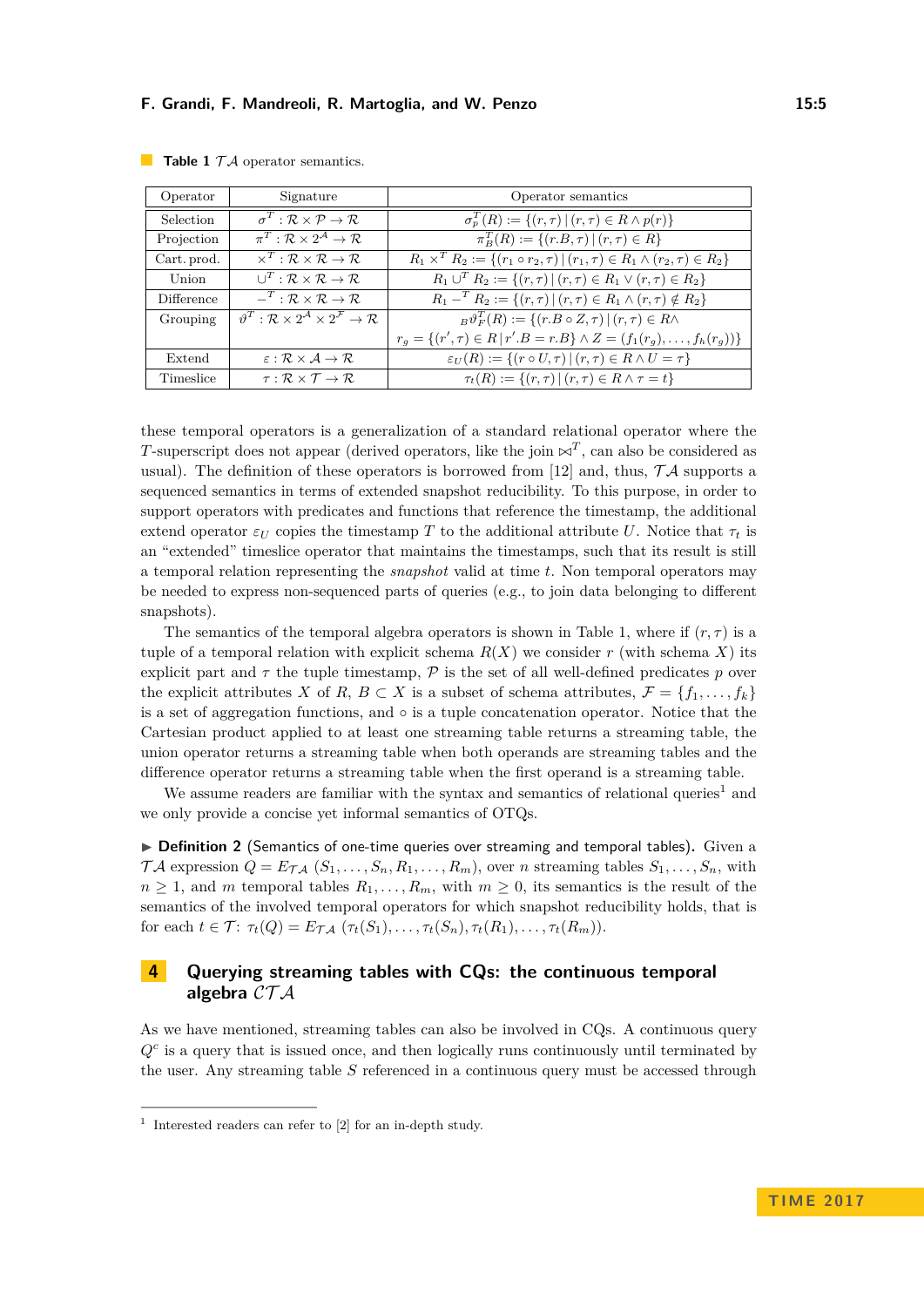## **15:6 A Relational Algebra for Streaming Tables**

a sliding window *w* that specifies the boundaries of the range of tuples in *S* to be used for query evaluation. The continuous temporal algebra  $\mathcal{CTA}$  we propose extends the set of windowing operators usually adopted in the streaming context [\[24\]](#page-16-6), by generalizing their semantics to generate and operate on, possibly through aggregation, *sequences* of windows instead of single windows. Thus,  $\mathcal{CT}A$  extends the temporal algebra  $\mathcal{TA}$  ( $\mathcal{TA} \subseteq \mathcal{CT}A$ ) with the introduction of such generalized windowing operators.

For ease of notation, we start introducing some utility operators. The definitions of  $\mathcal{CTA}$  operators follow.

## **4.1 Utility operators**

The following operators provide useful transformations of streaming tables.

**Definition 3** (Substreaming). The substreaming operator Sub :  $S \times T^2 \rightarrow S$  restricts a streaming table  $S \in \mathcal{S}$  to only tuples such that their timestamp belongs to an interval  $[t_1, t_2]$ :

 $\text{Sub}_{[t_1,t_2]}(S) := \{(s,\tau) | (s,\tau) \in S \wedge t_1 \leq \tau \leq t_2\}.$ 

For instance, the expression Sub<sub>[2016-01-01 00:00:00, 2016-12-31 23:59:59]</sub>(OPTION\_TRADES) builds from OPTION\_TRADES a streaming table containing the trades executed in 2016 only.

**Definition 4** (Streaming Table Partition). The partitioning operator  $\zeta : \mathcal{S} \times 2^{\mathcal{A}} \to 2^{\mathcal{S}}$ partitions the streaming table  $S \in \mathcal{S}$  into a set of streaming tables containing the tuples of S grouped by their attributes in *B* (as for the SQL group by mechanism, a partition is created for each combination of the values of the attributes  $B_1, \ldots, B_k$  in *B*):

 $\zeta_B(S) := \{ S' \mid (s, \tau) \in S \land S' = \{ (s', \tau') \mid (s', \tau') \in S \land s'.B = s.B \} \}.$ 

For instance, the expression *ζ*CLASS(OPTION\_TRADES), partitioning OPTION\_TRADES with respect to the values of CLASS, evaluates to a set containing two streaming tables, one containing all the trades on call-type options and the other containing all the trades on put-type options present in OPTION\_TRADES.

# <span id="page-5-0"></span>**4.2** CT A **operators**

In order to support continuous queries over streaming tables,  $\mathcal{CTA}$  introduces two classes of operators: the former includes sliding window operators, the latter includes window flattening and aggregation operators. For the sake of clarity, we give an intuition of these two classes of operators that work in a complementary fashion: sliding window operators generate a sequence of portions of a given streaming table *S* according to a sliding window specification, thus resulting into a sequence of windows over *S*; window flattening operators and window aggregation operators reduce the result of a sliding window operator to a streaming table. Both classes of operators include one *standard* and one *partitioned* version of each operator.

## **4.3 Sliding window operators**

In accordance with commonly adopted definitions of sliding windows [\[24\]](#page-16-6), sliding window operators in  $\mathcal{CTA}$  are time-based and count-based. Standard sliding window operators apply to a streaming table *S* and generate a temporal relation of streaming tables, each made of portions of *S*. More precisely, such a temporal relation is a streaming table, thus resulting in a streaming table of streaming tables (we denote by  $S^*$  the set of all possible streaming tables of streaming tables). Definitions of (backward and/or forward) standard sliding window operators are provided below.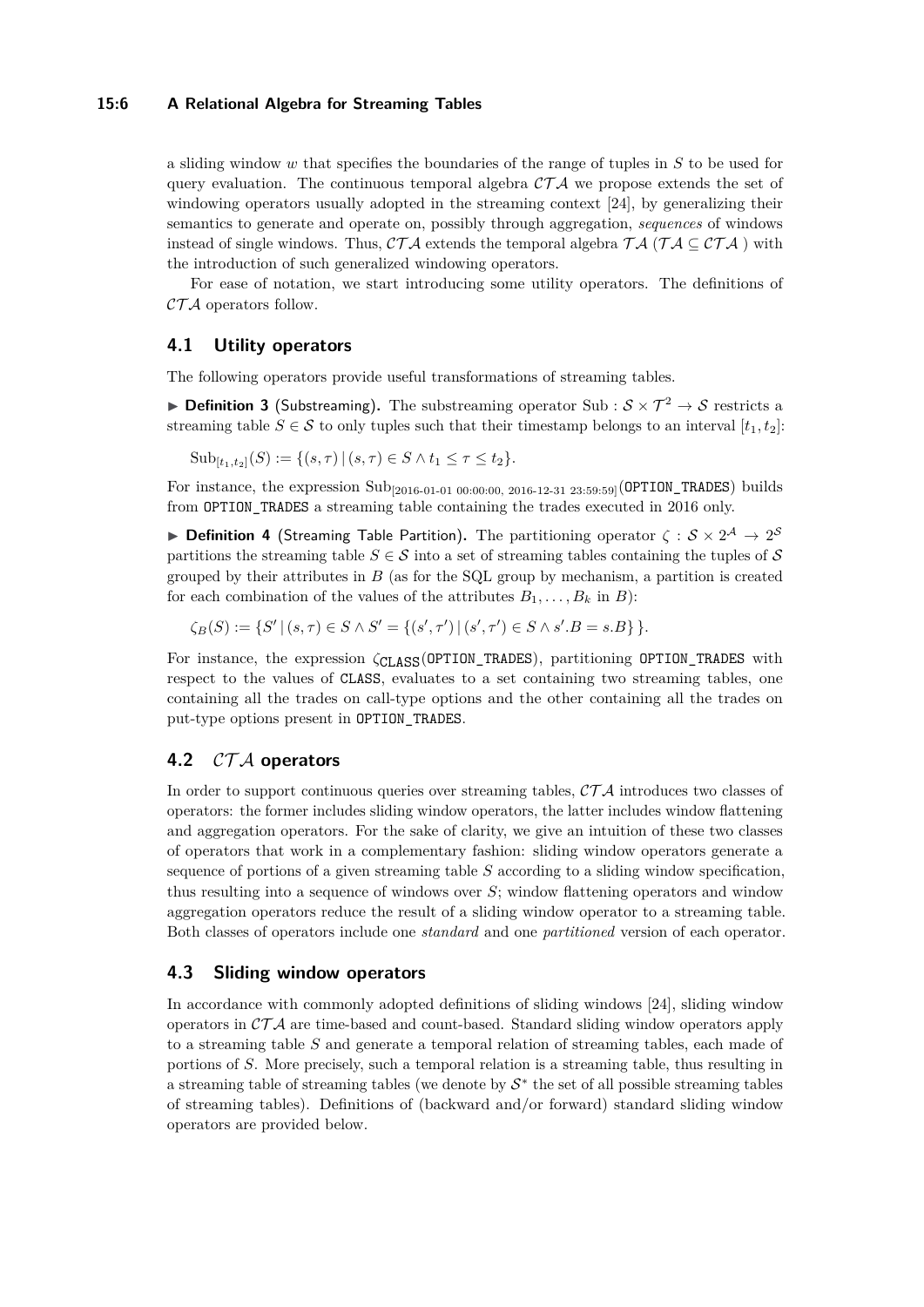▶ Definition 5 (Time-based Sliding Window). The time-based sliding window operator  $w^{\text{time}}$  :  $S \times \mathcal{I}^2 \to S^*$  over a streaming table  $S \in \mathcal{S}$  creates a streaming table of streaming tables with a window size of duration  $\omega_1 \geq 0$  before and  $\omega_2 \geq 0$  after the timestamps around which it is computed:

$$
w^{\text{time}}_{[\omega_1,\omega_2]}(S) := \{ (S',\tau) \, | \, S' = \text{Sub}_{[\tau-\omega_1,\tau+\omega_2]}(S) \}.
$$

For instance, the expression  $w_{\text{[1week,0]}}^{\text{time}}$  (OPTION\_TRADES) defines a streaming table whose tuples, for each timestamp *τ* , are in turn streaming tables extracted from OPTION\_TRADES by restricting it to the 1-week wide time window preceding *τ* .

▶ Definition 6 (Count-based Sliding Window). The count-based sliding window operator  $w^{\text{count}}$ :  $S \times \mathbb{N}^2 \to S^*$  over a streaming table  $S \in \mathcal{S}$  creates a streaming table of streaming tables with a window containing the closest  $n_1 \geq 0$  tuples valid before and the closest  $n_2 \geq 0$ tuples valid after the timestamps around which it is computed:

$$
w_{[n_1,n_2]}^{\text{count}}(S) := \{ (S',\tau) \mid S' = \text{Sub}_{[t_1,t_2]}(S), |\text{Sub}_{[t_1,\tau-1]}(S')| = n_1, |\text{Sub}_{[\tau+1,t_2]}(S')| = n_2 \}.
$$

In the definition of  $(S', \tau)$  above, in case  $|\text{Sub}_{[t_1+1,\tau-1]}(S')| < n_1$  but  $|\text{Sub}_{[t_1,\tau-1]}(S')|$  $n'_1 > n_1$ , we assume  $n'_1 - n_1$  tuples all valid at  $t_1$  are, as customary in the streaming context, non-deterministically chosen and removed from *S*'. Similarly, in case  $|\text{Sub}_{[\tau+1,t_2-1]}(S')|$  $n_2$  but  $|\text{Sub}_{[\tau+1,t_2]}(S')| = n'_2 > n_2$ , we assume  $n'_2 - n_2$  tuples all valid at  $t_2$  are nondeterministically chosen and removed from  $S'$ . For instance, the expression  $w_{[1,1]}^{\text{count}}($  **OPTION** TRADES) defines a streaming table whose tuples, for each timestamp  $\tau$ , are in turn streaming tables extracted from **OPTION\_TRADES** and containing one tuple immediately preceding  $\tau$ , the tuples valid at  $\tau$  (if they exist), and one tuple immediately following  $\tau$ .

The partitioned version of each sliding window operator applies to a streaming table *S* and generates a set of streaming tables of streaming tables, resulting from the application of the corresponding standard sliding window operator to each streaming table obtained by the partition of *S* according to a given set of attributes *B*. The operators' definitions follow.

▶ **Definition 7** (Time-based Partitioned Window). The time-based partitioned sliding window operator  $W^{\text{time}}$ :  $S \times 2^A \times \mathcal{I}^2 \to 2^S$  over a streaming table  $S \in \mathcal{S}$  creates a set (of streaming tables of streaming tables) composed of the time-based sliding windows (with a window size of duration  $\omega_1 \geq 0$  before and  $\omega_2 \geq 0$  after the timestamps around which it is computed) computed over the streaming tables into which *S* is partitioned according to the attributes in *B*:

$$
W^{\text{time},B}_{[\omega_1,\omega_2]}(S) := \{ w^{\text{time}}_{[\omega_1,\omega_2]}(S') \, | \, S' \in \zeta_B(S) \}.
$$

For instance, the expression  $W_{[0,1 \text{ hour}]}^{\text{time,OPTION}}$  (OPTION\_TRADES), involving a time-based partitioned window, defines a set of streaming tables, each one corresponding to a different option, composed of the streaming tables whose tuples timestamped with  $\tau$  are the streaming tables containing the trades involving that option negotiated in the hour that follows *τ* .

▶ Definition 8 (Count-based Partitioned Window). The count-based partitioned sliding window operator  $W^{\text{count}}$ :  $S \times 2^{\mathcal{A}} \times \mathbb{N}^2 \to 2^{\mathcal{S}^*}$  over a streaming table  $S \in \mathcal{S}$  creates a set (of streaming tables of streaming tables) composed of the count-based sliding window (with a window containing the closest  $n_1 \geq 0$  tuples valid before and the closest  $n_2 \geq 0$  tuples valid after the timestamps around which it is computed) computed over the streaming tables into which *S* is partitioned according to the attributes in *B*:

$$
W^{\text{count},B}_{[n_1,n_2]}(S) := \{w^{\text{count}}_{[n_1,n_2]}(S') \, | \, S' \in \zeta_B(S) \}.
$$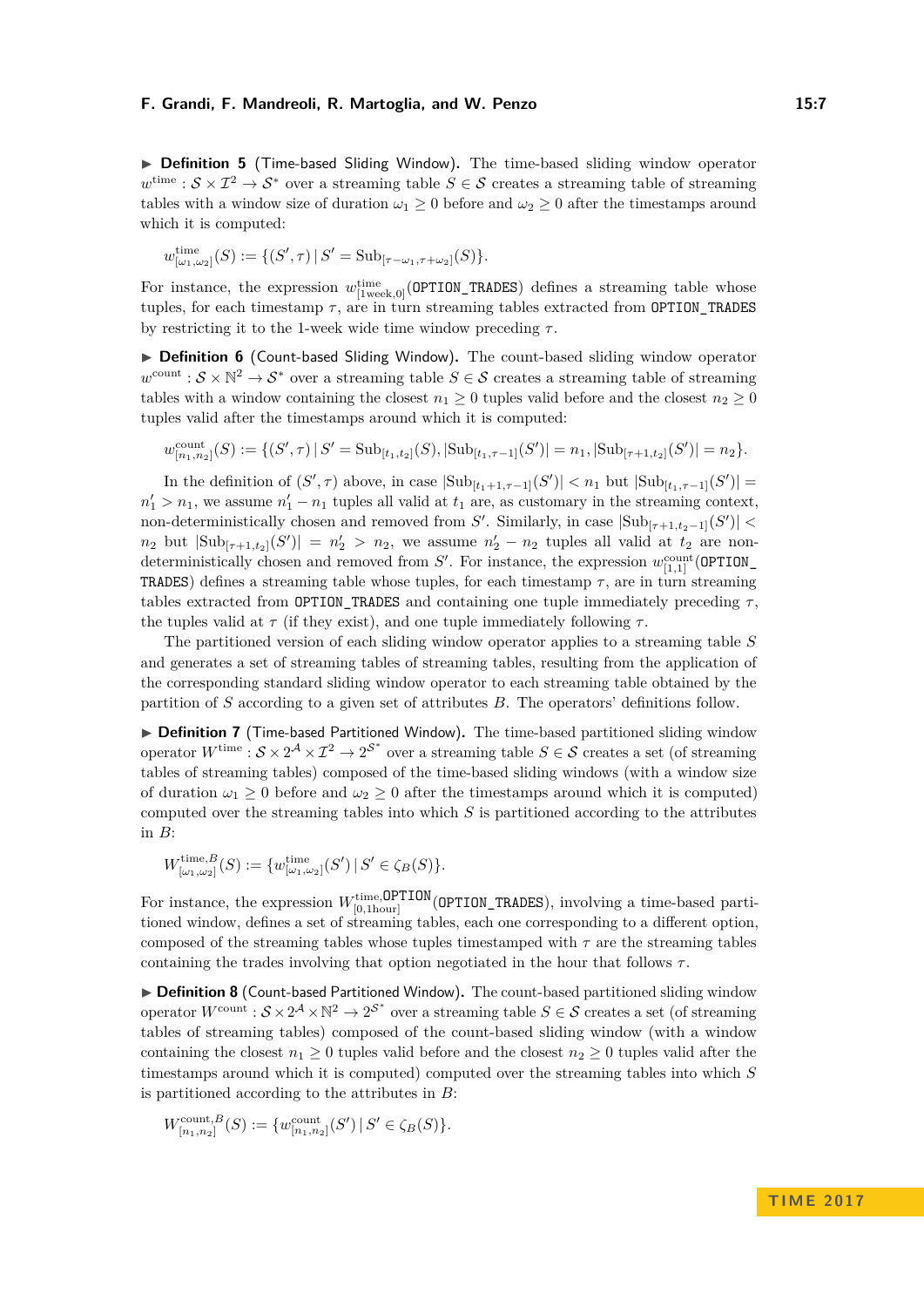## **15:8 A Relational Algebra for Streaming Tables**

For instance, the expression  $W_{[10,0]}^{\text{count,STOCK}}$  (OPTION\_TRADES), involving a count-based partitioned window definition, denotes a set of streaming tables, each for a different stock, composed of the streaming tables whose tuples timestamped with  $\tau$  are the streaming tables containing the 10 most recent option trades preceding *τ* concerning that stock.

## **4.4 Window flattening operators**

Window flattening operators allow for *normalizing* a streaming table (or a set of streaming tables) of streaming tables resulting from a time-based or a count-based sliding window operator to a flat streaming table. As for sliding window operators, the window flattening operator is introduced both in its standard and in its partitioned version.

**Definition 9** (Window Flattening). The window flattening operator  $\varphi : \mathcal{S}^* \to \mathcal{S}$  over a streaming table of streaming tables *w* creates a streaming table composed of the tuples belonging to the streaming tables in *w* valid at the time at which the flattening is computed:

$$
\varphi(w) := \{ (\varepsilon_U(s), \tau) \mid (S, \tau) \in w \land s \in S \}.
$$

For instance, the expression  $\varphi(w_{\text{[1hour,0]}}^{\text{time}}( \text{OPTION\_TRADES})),$  involving a window flattening operator, builds a streaming table whose tuples with timestamp  $\tau$  are all the tuples belonging to the streaming table  $w^{\text{time}}_{[1\text{hour},0]}($  **OPTION\_TRADES**) valid at  $\tau$ , that is belonging to the 1-hour wide time window of **OPTION** TRADES preceding  $\tau$ . Such tuples come out all timestamped with  $\tau$  in the result but preserve the value of the original timestamp they had in **OPTION\_TRADES** converted into an explicit attribute *U*.

▶ Definition 10 (Partitioned Window Flattening). The partitioned window flattening operator  $\Phi: 2^{\mathcal{S}^*} \to \mathcal{S}$  over a set of streaming tables of streaming tables *W* creates a streaming table composed of the tuples belonging to the streaming tables in  $w \in W$  valid at the time at which the flattening is computed:

$$
\Phi(w) := \{ (\varepsilon_U(s), \tau) \mid w \in W \land (S, \tau) \in w \land s \in S \}.
$$

For instance, the expression  $\Phi(W_{[4,0]}^{\text{count,OPTION},\text{CLASS}}($ OPTION\_TRADES $))$ , involving a partitioned flattening operator, retrieves the data necessary to display, for each time point and for each stock option, a book with the five latest put trades and the five latest call trades.

## **4.5 Window aggregation operators**

Window aggregation operators are defined to compute aggregate data over time-based or count-based sliding windows, according to a set of aggregation functions  $\mathcal F$ . As for operators above, both standard and partitioned versions of the window aggregation operator are provided.

► **Definition 11** (Window Aggregation). The sliding window aggregation operator  $\vartheta$  :  $S^*$  ×  $2^{\mathcal{F}} \to \mathcal{S}$  over a streaming table of streaming tables *w* creates a streaming table having as attributes the values of the aggregates in  $F = \{f_1, \ldots, f_h\}$  calculated over the streaming table in *w* valid at the time at which the aggregation is computed:

$$
\vartheta_F(w) := \{ (Z, \tau) \mid (S, \tau) \in w \land Z = (f_1(S), \dots, f_h(S)) \}.
$$

The window aggregation operator  $\vartheta$  can be used in queries for computing aggregate data over time-based or count-based sliding windows. For each time point  $\tau$ , aggregates can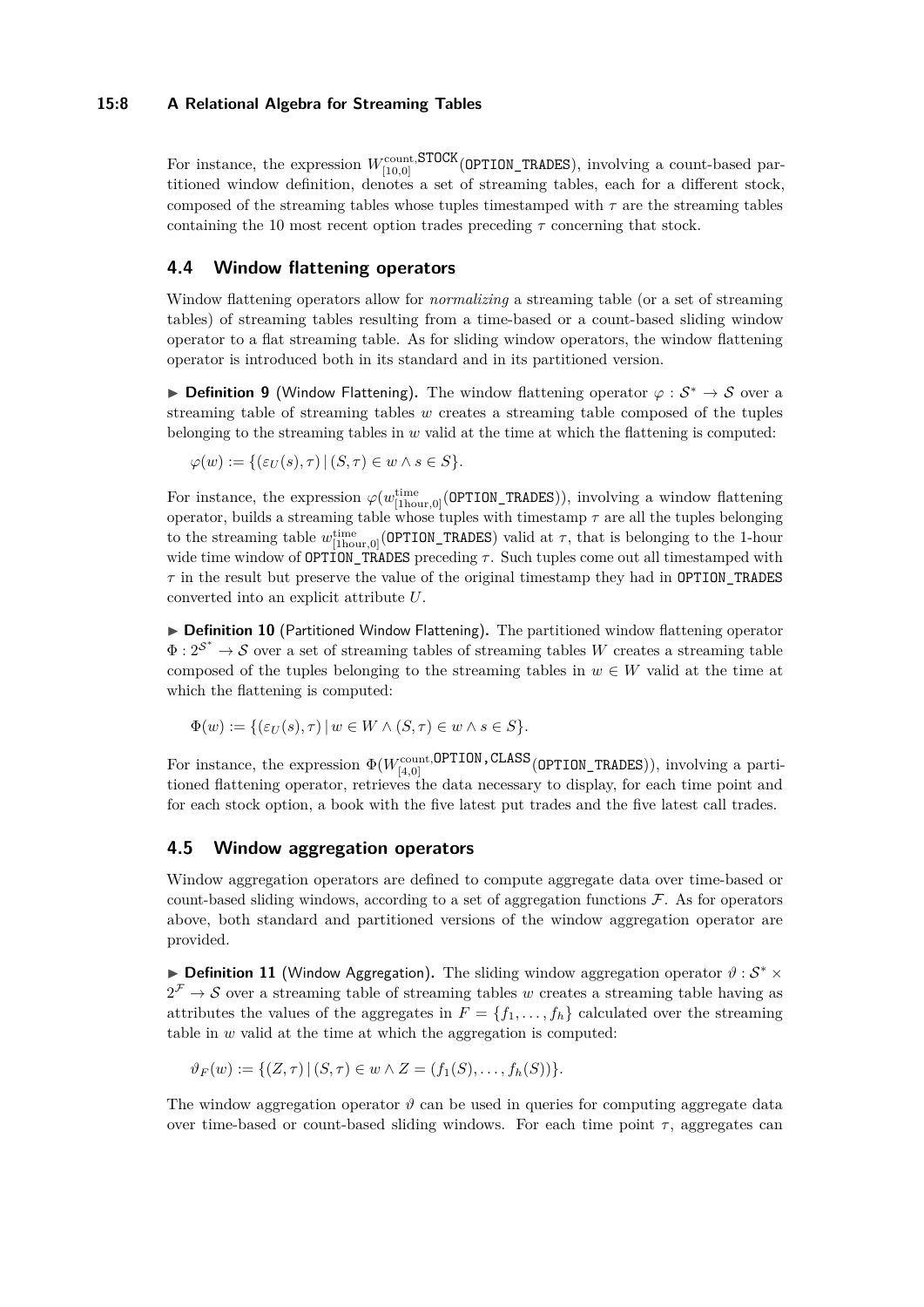|                       | $\omega$                                | legal $\mathcal{CTA}$ expressions involving windows                                                                                                                                                          |
|-----------------------|-----------------------------------------|--------------------------------------------------------------------------------------------------------------------------------------------------------------------------------------------------------------|
| $\varphi   \vartheta$ | $w^{\text{time}}$   $w^{\text{count}}$  | $\varphi(w_{[\omega_1,\omega_2]}^{\text{time}}(S)),\,\varphi(w_{[n_1,n_2]}^{\text{count}}(S)),\,\vartheta_F(w_{[\omega_1,\omega_2]}^{\text{time}}(S)),\,\vartheta_F(w_{[n_1,n_2]}^{\text{count}}(S))$        |
| $\Phi \mid \Theta$    | $W^{\text{time}} \mid W^{\text{count}}$ | $\Phi(W_{[\omega_1,\omega_2]}^{\text{time},B}(S)), \Phi(W_{[n_1,n_2]}^{\text{count},B}(S)), \, {}_B\Theta_F(W_{[\omega_1,\omega_2]}^{\text{time},B}(S)), \, {}_B\Theta_F(W_{[n_1,n_2]}^{\text{count},B}(S))$ |

<span id="page-8-0"></span>**Table 2**  $CTA$  operators combinations.

be computed over the timestamped tuples belonging to the streaming table *S* in *w* valid at time *τ* ; aggregate functions MIN, MAX, COUNT (and SUM, AVG if numeric), FIRST-VALUE, LAST-VALUE, NTH-VALUE(n), can be used on the explicit attributes of *S*, whereas aggregate functions FIRST, LAST, DURATION can be used on the timestamps of *S*. For instance, the  $\exp$ ression  $\vartheta_{\text{DURATION}}(w_{[9,0]}^{\text{count}}(\texttt{OPTION\_TRADES}))$  returns, for each time point, the width of the time window containing the 10 most recent option trades.

**Definition 12** (Partitioned Window Aggregation). The partitioned sliding window aggregation operator  $\Theta: 2^{\mathcal{S}^*} \times 2^{\mathcal{A}} \times 2^{\mathcal{F}} \to \mathcal{S}$  over a set of streaming tables of streaming tables *W* creates a streaming table having as attributes the grouping attributes in *B* and the values of the aggregates in  $F = \{f_1, \ldots, f_h\}$  calculated over the streaming tables *w* belonging to *W* valid at the time at which the aggregation is computed:

 $B \Theta_F(W) := \{ (S.B \circ Z, \tau) | w \in W \wedge (S, \tau) \in w \wedge Z = (f_1(S), \ldots, f_h(S)) \}.$ 

The partitioned window aggregation operator  $\Theta$  can be used in queries for computing aggregate data over partitioned time-based or count based sliding windows. Also in this case, aggregate functions acting on explicit attributes or timestamps can be used. For  $\text{instance, the expression } \text{EXPIR}\Theta_{\text{COUNT}(\text{OPTION})}(\text{EXPIR}W_{[0.5\text{hour},0.5\text{hour}]}^{\text{time}}(\text{OPTION\_TRADES})),$ at each timepoint and for each expiration date, returns the number of options with that expiration date traded in a 1-hour wide time window centered around the timepoint.

Notice that the four types of sliding window operators  $(w^{\text{time}}, w^{\text{count}}, W^{\text{time}}, W^{\text{count}})$  can be freely declared in querying streaming tables but they can be used in an algebraic expression only in combination with either a window flattening operator  $(\varphi, \Phi)$  or a window aggregation operator  $(\vartheta, \Theta)$ , which always produce a streaming table. Formally, a windowing expression applied to a streaming table *S* is of the form  $\alpha(\omega(S))$  where the possible combinations are shown in Table [2.](#page-8-0) Notice that, standard (resp., partitioned) sliding window operators can only be combined with their stardard (resp., partitioned) window flattening or window aggregation counterparts. These constraints ensure that the value of continuous expressions augmenting  $T\mathcal{A}$  is always a streaming table, so that the resulting continuous algebra  $\mathcal{CT}\mathcal{A}$  is closed with respect to (streaming and) temporal tables.

# **4.6 Supporting continuous queries**

In order to support continuous queries, a sampling operator is formally introduced to evaluate an algebraic expression expressed in the continuous temporal algebra  $\mathcal{CTA}$  at the required time points. In line with many CQ specification syntaxes (e.g. [\[3\]](#page-15-10)), we assume a continuous query is always equipped with a *slide* parameter *sl* representing the query evaluation period, and with a further optional *alignment* parameter *a* specifying the position of the evaluation point within the evaluation period. Moreover, we also consider a *delay* parameter  $\delta$  specifying that the evaluation of the query at time *t* has actually to be executed at time  $t + \delta$ . The slide parameter can be either a user-supplied time span or the special parameter REALTIME, that means that the query is re-evaluated as new tuples arrive. The alignment value is expressed as a period of time to be counted from the beginning of the time granules representing the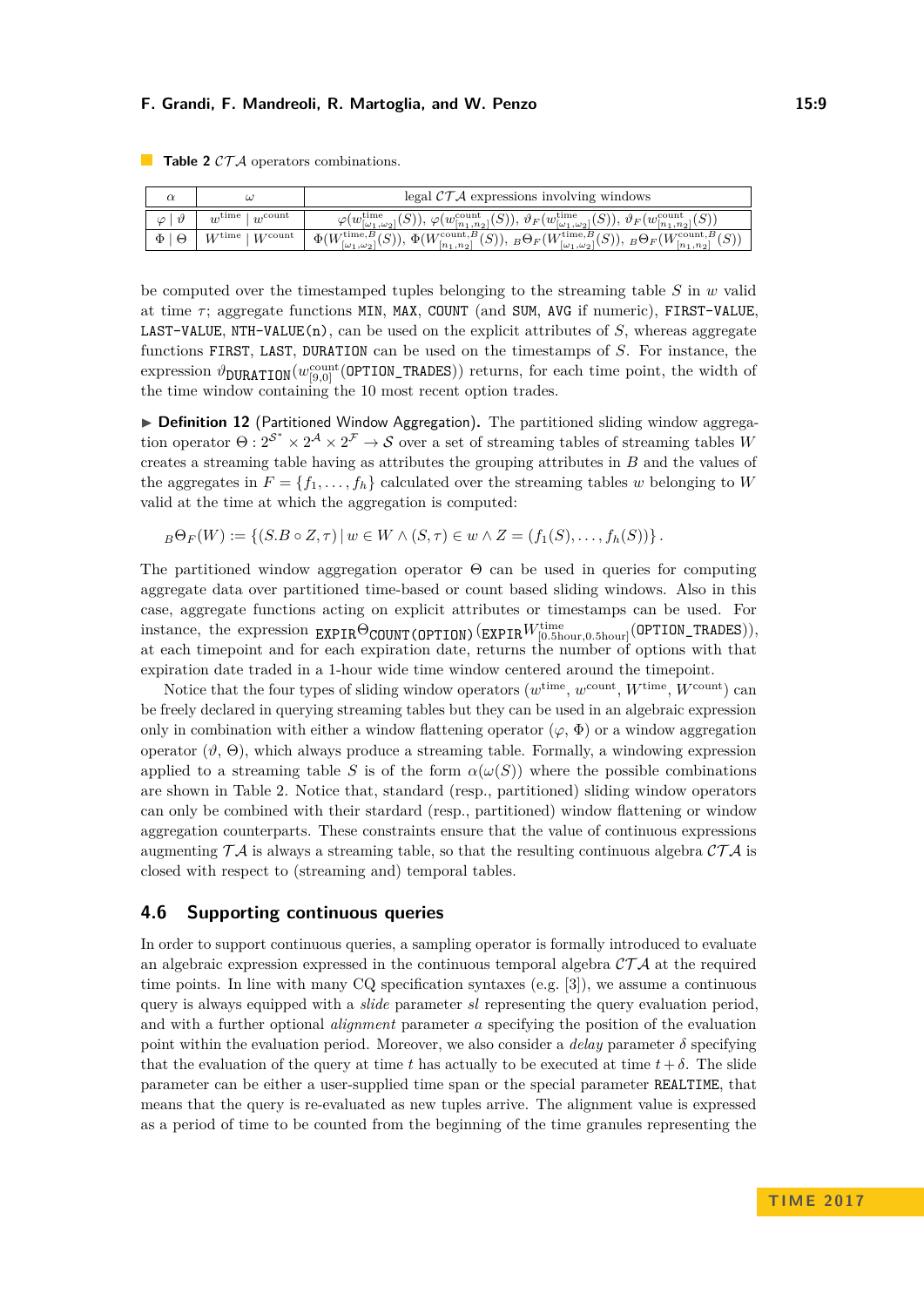## **15:10 A Relational Algebra for Streaming Tables**

evaluation periods (and is ignored in case *sl*=REALTIME). Parameters *sl*, *a* and *δ* used for sampling CT A expressions allow to generalize the usage of the so-called *tumbling windows* (and *hopping windows*) for producing continuous query results.

**Definition 13** (Sampling Operator). At execution time t, the sampling operator  $\xi$ : CTA  $\times$  $\mathcal{T} \times \mathcal{I}^4 \to \mathcal{S}$ , with an historical period parameter *hp*, a sliding parameter *sl*, an alignment parameter *a*, causes the evaluation of the continuous algebra expression  $E \in \mathcal{CTA}$  at time points  $t_0, t_1, \ldots, t_k \leq t$  only, where  $t_i = (\lceil \frac{t-hp-a}{sl} \rceil + i) \cdot sl + a$ . If a delay parameter  $\delta$  is specified, it forces the evaluation of the expression *E* to be actually executed at time  $t + \delta$ :

$$
\xi_{hp,sl,a}^{t,\delta}(E) := \bigcup_{i=0}^{k:t_k \leq t} \tau_{t_i}(E^{t+\delta}).
$$

For example, if  $sl=1$  day", the continuous execution must produce one result per day: if the alignment parameter is  $a=30$  minutes", the results are produced each day at " $00:30$ " in the morning, whereas if the alignment parameter is  $a=$  "16 hours", the results are produced each day at 4 p.m.. Notice that different results are produced with respect to the desired alignment, since time windows are defined with reference to the execution times, which depend on the alignment. For instance, assuming daily trading hours range from 9 a.m. to 4 p.m., the sliding window  $w_{[1\text{day},0]}^{\text{time}}$  (OPTION\_TRADES) executed via a sampling with  $sl=$ "1 day" and  $a = 6$  hours" includes all the trades executed the day before (from 9 a.m. to 4 p.m.) to contribute to a result produced daily at 6 a.m., but if it were executed with *a*="12 hours" it would include all the trades executed in the afternoon of the day before (from noon to 4 p.m.) and in the morning of the current day (from 9 a.m. to noon) to contribute to a result produced daily at noon.

The delay parameter, when specified, ensures that the evaluation of the expression *E* valid at time *t* is actually computed at time  $t + \delta$ : in general, the results (both valid at time *t*) computed at time *t* and at time  $t + \delta$  may differ as some required contents of the temporal relations may not be available at time *t* yet, or even because their contents may have been retroactively changed after *t* (and also tuples in the streaming tables might be inserted with a little delay with respect to their validity, e.g., to enforce the right timestamp order). Consider, for instance, our example of insider trading detection that, in order to produce one result per trading day, needs to compare the trading volumes evaluated using the streaming data valid on a 1-month window preceding the execution time and on a 1-day window following the execution time (to this purpose, it would be sufficient to delay the execution at the end of the day). However, it also needs to join such volumes with the news concerning the same stocks published within one week. Since we can assume relevant news are selected and inserted by human analysts, we should also consider that they are likely inserted into the NEWS table retroactively, with the delay of some days with respect to their publication date. Hence, we should reasonably allow for a delay of, say, 10-15 days in the execution of the CQ in order to have all the relevant news available, otherwise the result of the join would always be empty and the insider trading cases could not be detected.

Notice that, when the streaming tables involved are defined at a finer time *granularity* than *sl* (e.g., *sl*="1 hour" but new tuples can be inserted into the streaming tables at every second), the values of *E* are usually defined for many more time points than required by the query. Hence, the sampling operator can be used to exactly specify the query execution timepoints of interest. This is also the reason for which we said in Sec. [2](#page-2-0) that non-temporal tables (appearing in the expression *E*) are considered *virtually* converted into temporal tables that contain an infinite number of tuples: only the tuples timestamped with one of the timepoints of interest have actually to be generated.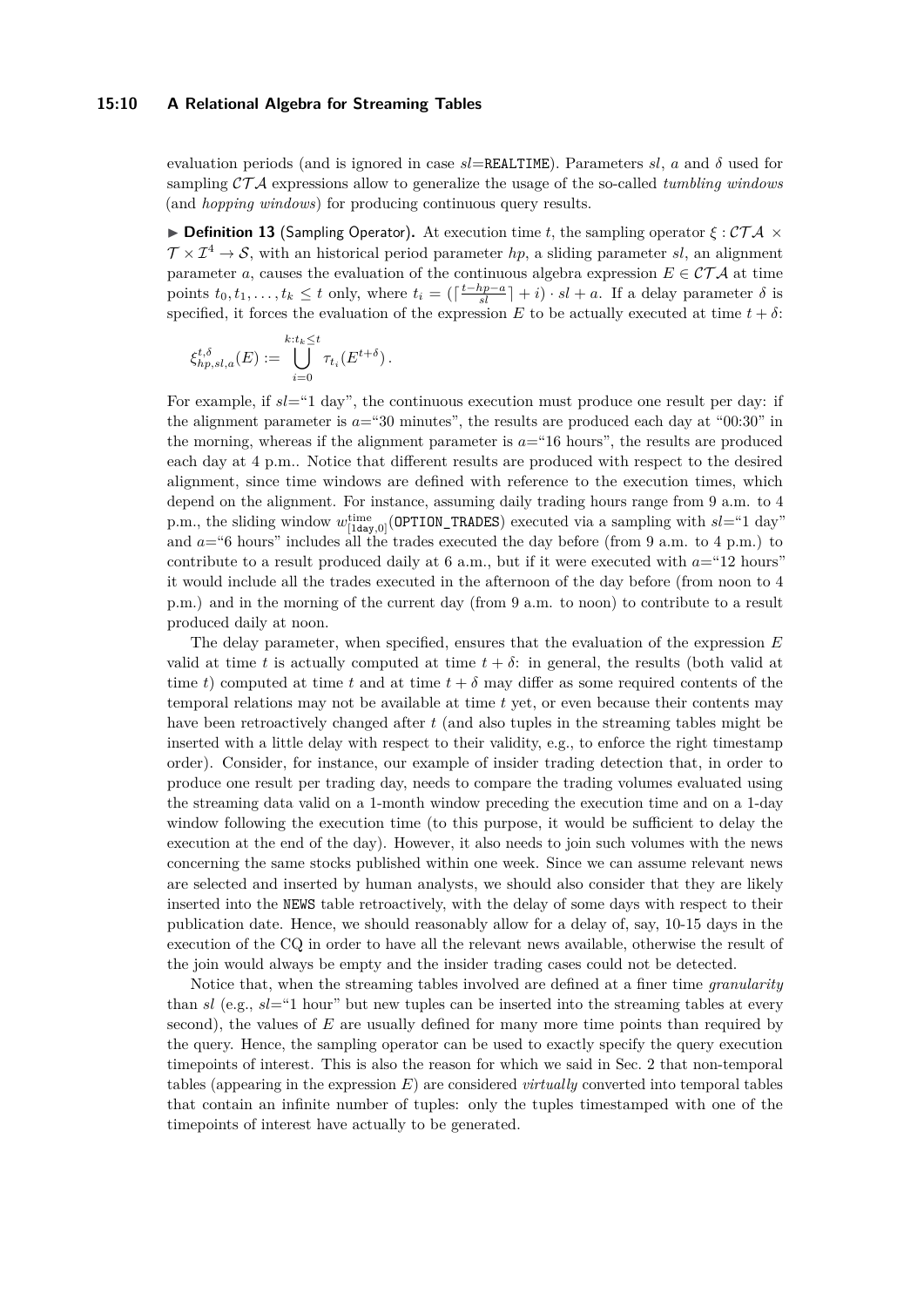According to the generally accepted definition of continuous query semantics [\[15\]](#page-15-13), we define the semantics of a continuous query  $Q_{hp,sl,a}^{c,\delta}$  denoted by an algebraic expression *E* in the continuous temporal algebra  $\mathcal{CTA}$  to be equal to the sampling of E at the time points specified by the slide parameter *sl* and the alignment parameter *a*.

▶ Definition 14 (Semantics of continuous queries over streaming and standard tables). Let  $E_{\mathcal{CTA}} = E_{\mathcal{TA}}(\alpha_1(\omega_1(S_1)), \ldots, \alpha_n(\omega_n(S_n)), R_1, \ldots, R_m)$  be an algebraic expression in  $\mathcal{CTA}$ over *n* streaming tables  $S_1, \ldots, S_n$ , with  $n \geq 1$ , and *m* temporal tables  $R_1, \ldots, R_m$ , with  $m \geq 0$ , where  $E_{\mathcal{TA}}$  is an expression in  $\mathcal{TA}$ , and  $\alpha_i$  and  $\omega_i$ ,  $i = 1, \ldots, n$ , are window aggregation/flattening and sliding window operators, respectively.

The result at time *t* of the continuous query  $Q_{hp,sl,a}^{c,\delta}$  with historical period parameter *hp*, slide parameter *sl*, alignment parameter *a* and delay parameter  $\delta$ , expressed by  $E_{\mathcal{CTA}}$  is the streaming table with historical period *hp* given by the sampling  $\xi_{hp,sl,a}^{t,\delta}(E_{\mathcal{CTA}})$  of  $E_{\mathcal{CTA}}$  at the time points specified by  $sl$  with alignment  $a$ , and evaluation delayed by  $\delta$ , until  $t$ .

It is worth noting that, as the CQ semantics is founded on the sampling operator, we actually implement a CQ on-demand semantics that produce at the execution query time successive query evaluations at past query points, thus in a delayed mode (also when  $\delta=0$ ). Moreover, the semantics of joining streaming tables and temporal and standard tables as specified in the algebraic expression  $E_{\mathcal{T},A}$  refers to the standard temporal semantics. In this way, we implement different kinds of joining semantics according to the involved tables. For instance, when temporal tables are involved, the joining results will be temporally consistent according to the required time points in the past. When, instead, standard tables are involved, the joining semantics allow users to "interoperate" current data with past streamed data.

## <span id="page-10-0"></span>**5 Example reprise**

In order to express the query solving our insider trading detection example problem presented in Sec. [1,](#page-0-0) the following partitioned sliding windows need to be defined:

$$
W_D \quad = \quad W_{[0,1\textrm{day}]}^{\textrm{time,STOCK}} \text{(OPTION\_TRADES)}, \quad W_M \quad = \quad W_{[1\textrm{month},0]}^{\textrm{time,STOCK}} \text{(OPTION\_TRADES)} \, .
$$

The former is a 1-day wide sliding windows following the evaluation time, partitioned according to the STOCK values. The latter is a 1-month wide sliding windows preceding the evaluation time, partitioned according to the STOCK values. Then, for our convenience, we can define the following streaming table expressions involving partitioned window aggregation:

$$
S_D~=~\texttt{STOCK}\Theta_{\texttt{SUM(CONTRACTS)}}(W_D),\quad S_M~=~\texttt{STOCK}\Theta_{\texttt{SUM(CONTRACTS)}}(W_M)
$$

(implying the computation of the total number of contracts executed, for each timepoint, in the time windows  $W_D$  and  $W_M$ , respectively) to be used in the definition of the algebraic expression that follows:

$$
E \quad = \quad [\varepsilon_U(S_D) \bowtie_{S_D.\texttt{STOCK}=\texttt{NENS}.\texttt{STOCK} \land (\texttt{NENS}.U-S_D.U) < 1 \texttt{week} \; \pi_{\texttt{STOCK},U}(\varepsilon_U(\texttt{NENS}))]
$$
 
$$
\bowtie^T_{S_D.\texttt{STOCK} = S_M.\texttt{STOCK} \land S_D.\texttt{SUM}(\texttt{CONTRACS}) > 10 \cdot S_M.\texttt{SUM}(\texttt{CONTRACS}) / 30} \; S_M \; .
$$

The square brackets enclose a non-temporal join that embodies the non-sequenced part of the query, which is necessary to interoperate the tuples valid at time *t* of the streaming table *S<sup>D</sup>* with the tuples of the NEWS relation valid at a time no later than 1 week with respect to *t*. To this purpose, the timestamping attributes of *S<sup>D</sup>* and NEWS have to be made explicit via the extension operator  $\varepsilon$  to be referenced in the join predicate. Such join predicate also contains a conjunct imposing the equality of the STOCK value. The result is a streaming table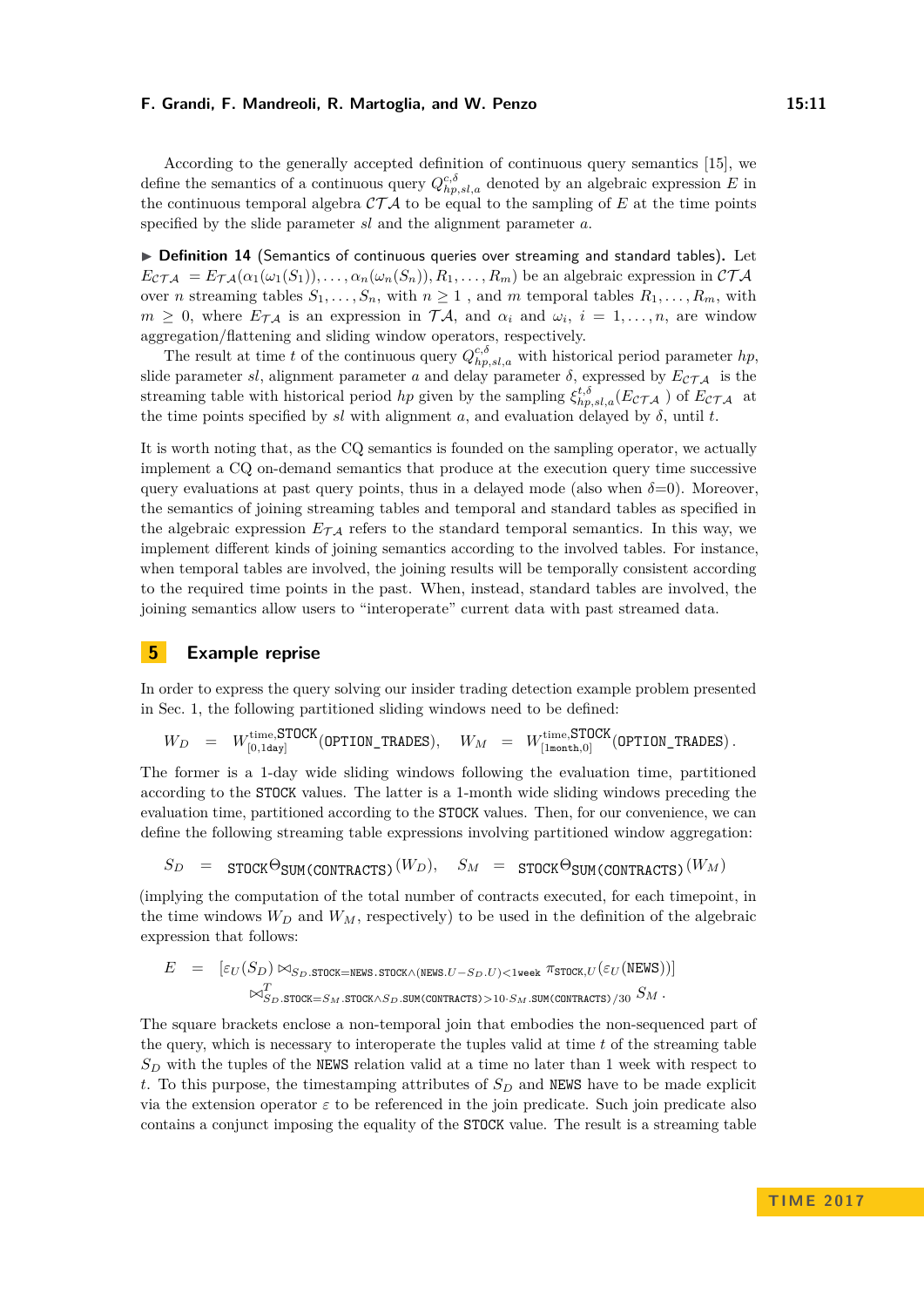## **15:12 A Relational Algebra for Streaming Tables**

whose timestamps are derived from  $S_D$  (the timestamp of NEWS has been projected out before executing the non-temporal join) and correspond to the execution time of the sliding window *WD*. Once the expression in square brackets has been computed, a temporal join (on the streaming table timestamps) can be executed between the non-temporal join outcome and the streaming table *SM*. The join predicate involves the equality of the STOCK value and the relationship between the results of the SUM(CONTRACTS) partitioned aggregates computed with Θ over  $S_M$  and  $S_D$ . In particular, the former (representing a daily volume) has to be greater than 10 times the value of the latter (representing the total volume computed over the preceding month) divided by 30 (yielding the average daily volume computed over the preceding month), in order to trigger an insider trading investigation. The continuous query result is finally given by the expression

 $\xi_{1\texttt{day},0}^{\text{now},15\texttt{day}}(\pi^T_{\texttt{STOCK}}(E)),$ 

where the required sampling operator has been added, which causes the expression *E* to be evaluated (with a delay of 15 days to allow the NEWS table to be populated with relevant data) to produce a result each day at midnight containing the stocks suspect of illegal insider trading activity occurred on that day. The result is a temporal table with schema (STOCK|*T*).

# <span id="page-11-0"></span>**6 Translating CQs into OTQs (with Implementation on the Horizon)**

In this section we propose a translation of the continuous temporal model presented so far into a new temporal model where continuous queries are transformed into temporal one-time queries. Furthermore, whereas the continuous model has been defined as an *abstract temporal model* (point-based), the new model is intended to be a *concrete temporal model* (interval-based) [\[11\]](#page-15-8) amenable to implementation. In particular, the new temporal model can be implemented on a traditional relational DBMS following similar directions as presented in [\[12\]](#page-15-11). In fact, our final aim is to build comprehensive support for the continuous temporal model through a mixed stratum/built-in approach that relies on the full potentialities of an industrial-strength relational engine, extended with novel functionalities.

For the intended translation, the source algebra is therefore  $\mathcal{CTA}$  and the target algebra is the standard temporal algebra  $\mathcal{T} \mathcal{A}$  that includes the operators shown in Tab. [1](#page-4-1) but made to work on relations employing interval-timestamping, according to an extended sequenced semantics [\[12\]](#page-15-11), in order to enforce *snapshot equivalence*. Although working on an intervalbased concrete temporal model, the target algebra represents indeed a point-based query language (in the sense of [\[28\]](#page-16-7)) and, thus, its implementation on a traditional DBMS does not require enforcement of *change preservation* (e.g., via adjustment, alignment and scaling techniques as proposed in [\[12\]](#page-15-11)). For ease of presentation, hereinafter, with a little abuse of notation, when we need to distinguish the same concept at the two different levels, we will use the superscript  $\mathcal{CTA}$  to denote tables and algebraic operators in the continuous temporal model and the superscript  $\mathcal{T} \mathcal{A}$  to denote the corresponding concepts in the target model.

The main issue for our goal is to mimic in a static context the behavior of  $\mathcal{CTA}$  windowing operators, which are evaluated on user-specified time intervals and operate on the contents of the involved streaming tables at the evaluation instants. To this end, we first translate each streaming table  $S^{CTA}$  with schema  $S(X|T)$  at the continuous level into an intervalbased streaming table  $S^{\mathcal{T}\mathcal{A}}$  with schema  $S(X,T|T')$ , where the event occurrence time *T* associated to tuples is made explicit and  $T'$  is an implicit interval attribute that records tuple validity, that is  $[st, \infty]$ , where *st* is the time when the tuple *s* enters the system (without transaction-time support, it is worth noting that *st* can be approximated with  $s(T)$ ). Each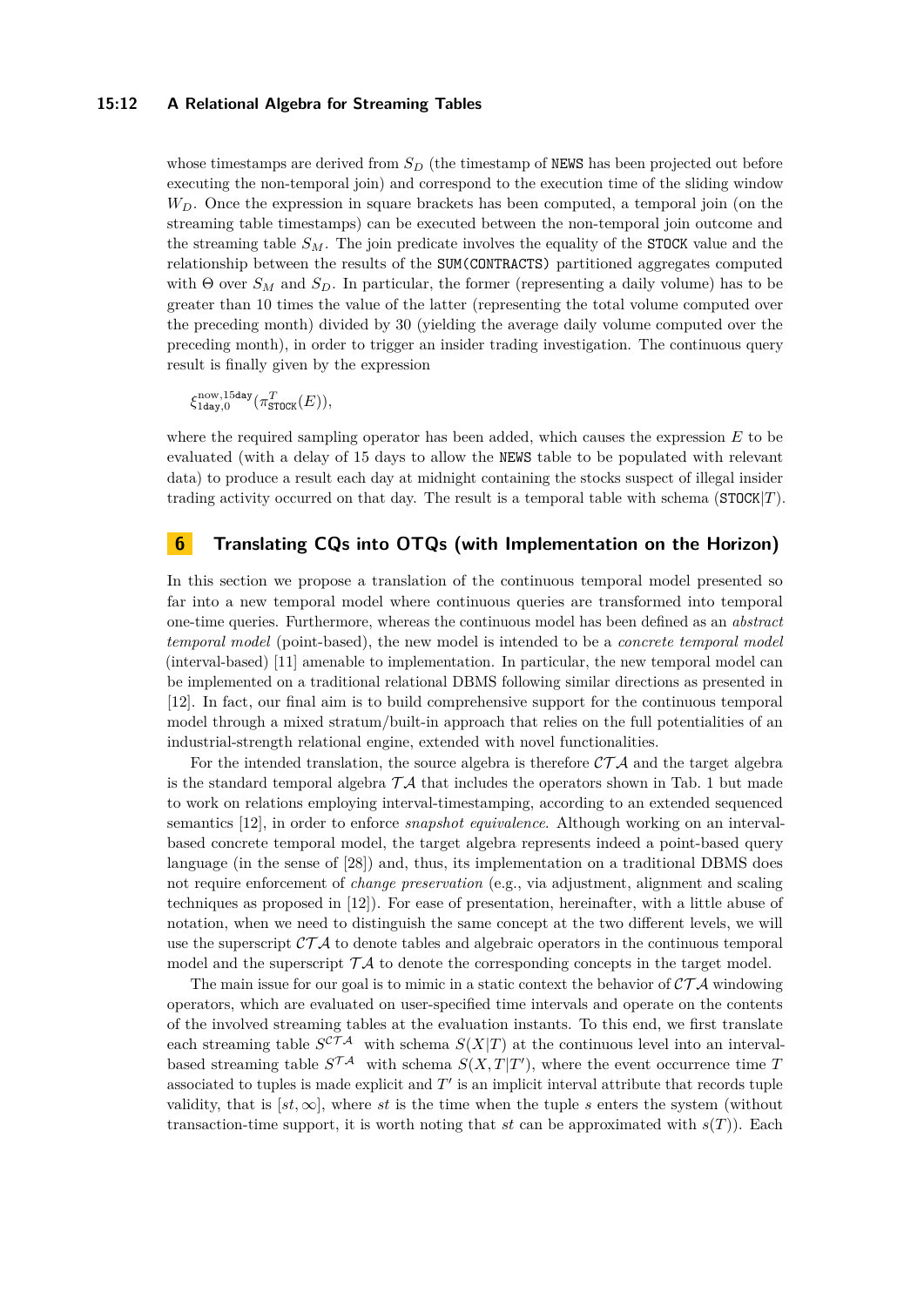| Substreaming operator                                                                                                                                              |  |  |  |
|--------------------------------------------------------------------------------------------------------------------------------------------------------------------|--|--|--|
| $\text{Sub}_{[t_1,t_2]}(S)^{\mathcal{TA}} := \sigma_{t_1 < S, T \leq t_2}^T(S)$                                                                                    |  |  |  |
| Sliding window operators                                                                                                                                           |  |  |  |
| ${}^{tset}w^{\text{time}}_{[\omega_1,\omega_2]}(S)^{\mathcal{TA}} \; := \bigcup_{t \in tset} \tau_t(\text{Sub}_{[t-\omega_1,t+\omega_2]}(S)^{\gamma \mathcal{A}})$ |  |  |  |
| ${}^{tset}w_{[n_1,n_2]}^{count}(S)^{\mathcal{TA}} \ := \bigcup_{t \in t \text{ set}} \tau_t(\{s \mid s \in S' = \text{Sub}_{[t_1,t_2]}(S),$                        |  |  |  |
| $ \text{Sub}_{[t_1,t]}(S')^{\mathcal{TA}}  = n_1,  \text{Sub}_{[t,t_2]}(S')^{\mathcal{TA}}  = n_2 \})$                                                             |  |  |  |
| Window flattening operators                                                                                                                                        |  |  |  |
| $\varphi(S)^{\mathcal{T}\mathcal{A}} := S$                                                                                                                         |  |  |  |
| $\Phi({}^{tset}W^{\text{time},B}_{[\omega_1,\omega_2]}(S))^{\mathcal{TA}} \; := \; {}^{tset}w^{\text{time}}_{[\omega_1,\omega_2]}(S)^{\mathcal{TA}}$               |  |  |  |
| $\Phi({}^{tset}W^{\text{count},B}_{[n_1,n_2]}(S))^{\mathcal{TA}} \; := \; {}^{tset}w^{\text{count}}_{[n_1,n_2]}(S)^{\mathcal{TA}}$                                 |  |  |  |
| Window aggregation operators                                                                                                                                       |  |  |  |
| $\vartheta_F(S)^{\mathcal{T}\mathcal{A}} := (\vartheta \vartheta_F^T(S))^{\mathcal{T}\mathcal{A}}$                                                                 |  |  |  |
| ${}_{B}\Theta_F({}^{tset}W_{[\omega_1,\omega_2]}^{time,B}(S))^{\mathcal{TA}}\;:=\;({}_B\vartheta_F^T({}^{tset}w_{[\omega_1,\omega_2]}^{time}(S)))^{\mathcal{TA}}$  |  |  |  |
| ${}_B\Theta_F({}^{tset}W_{[n_1,n_2]}^{\text{count},B}(S))^{\mathcal{TA}}\,\, :=\,\, ({}_B\vartheta_F^T({}^{tset}w_{[n_1,n_2]}^{\text{count}}(S)))^{\mathcal{TA}}$  |  |  |  |

<span id="page-12-0"></span>**Table 3** Semantics of the windowing operators at the target level,  $TA$ .

temporal relation  $R(X|T)$  in  $\mathcal{CTA}$  is translated into a relation  $R(X|T')$  in  $\mathcal{TA}$ , by *coalescing* the timestamps of *value-equivalent* tuples in  $R^{CTA}$  into maximal intervals to be used as timestamps in  $R^{\mathcal{T} A}$ . Non temporal relations are converted into temporal relations whose tuples are timestamped with a [0,  $\infty$ ] validity interval in  $\mathcal{T} \mathcal{A}$ .

Then, in Tab. [3](#page-12-0) we define the semantics of the continuous operators introduced in Subsection [4.2](#page-5-0) defined through  $TA$  operators<sup>[2](#page-12-1)</sup>. Notice that, unlike their counterpart at the  $\mathcal{CTA}$  level, sliding window operators at the  $\mathcal{TA}$  level require a set of time instants *tset* to be evaluated and the flattening operator  $\Phi^{\mathcal{TA}}$  simply undoes the effects of partitioning. It is worth stressing that, thanks to the translation rules of Tab. [3,](#page-12-0) any legal  $\mathcal{CTA}$  expression can be evaluated via  $\mathcal{T} \mathcal{A}$  operators working on streaming tables only. In particular, there is no need for implementing (sets of) streaming tables of streaming tables as formally introduced in the definitions of  $\mathcal{CTA}$  operators in Sec. [4.](#page-4-0)

Finally, we define the sampling operator at the  $T\mathcal{A}$  level and show that the results of the two sampling operators, the one defined at the  $\mathcal{CTA}$  level and the other one defined at the  $T\mathcal{A}$  level, are equivalent (i.e., they provide the same results for the same continuous query).

**Definition 15** (Sampling Operator  $\mathcal{T}^{\mathcal{A}}$ ). At execution time *t*, the evaluation delayed by  $\delta$ of a continuous query  $E = E_{\mathcal{T}_{\mathcal{A}}}(\alpha_1(\omega_1(S_1)), \ldots, \alpha_n(\omega_n(S_n)), R_1, \ldots, R_m) \in \mathcal{CTA}$ , with an historical parameter *hp*, slide parameter *sl* and alignment parameter *a*, at the  $TA$  level is defined by the sampling operator  $\xi^{\mathcal{T}\mathcal{A}}$  :  $\mathcal{T}\mathcal{A} \times \mathcal{T} \times \mathcal{I}^4 \to \mathcal{S}^{\mathcal{T}\mathcal{A}}$  as follows:

$$
\xi_{hp,s,l,a}^{t,\delta}(E)^{\mathcal{TA}} := E_{\mathcal{TA}}((\alpha_1({}^{tset}\omega_1(S_1^{t+\delta})))^{\mathcal{TA}}, \dots, (\alpha_n({}^{tset}\omega_n(S_n^{t+\delta})))^{\mathcal{TA}}, R_1^{t+\delta}, \dots, R_m^{t+\delta})
$$

where *tset* is the evaluation time instant set:  $tset = \{t' | t' \le t \wedge t' = (\lceil \frac{t-hp-a}{sl} \rceil + i) \cdot sl + \cdots \}$ *a* for some  $i \in \mathbb{N}$ .

► **Theorem 16.** *Given the continuous query*  $E = E_{\mathcal{TA}}(\alpha_1(\omega_1(S_1)), \ldots, \alpha_n(\omega_n(S_n)), R_1, \ldots,$  $R_m$ )  $\in$  CTA, with slide parameter *sl* and alignment parameter *a*, then, for each execution

<span id="page-12-1"></span><sup>&</sup>lt;sup>2</sup> To be rigorous, the definition of  $w_{[n_1,n_2]}^{\text{count}}$ , involving constraints on the cardinality of the results of Sub, is not expressible with  $TA$  operators only. However, we can augment  $TA$  with an operator directly evaluating  $w_{[n_1,n_2]}^{\text{count}}$ , which can be easily and efficiently implemented by exploiting the ordering of timestamps in a streaming table.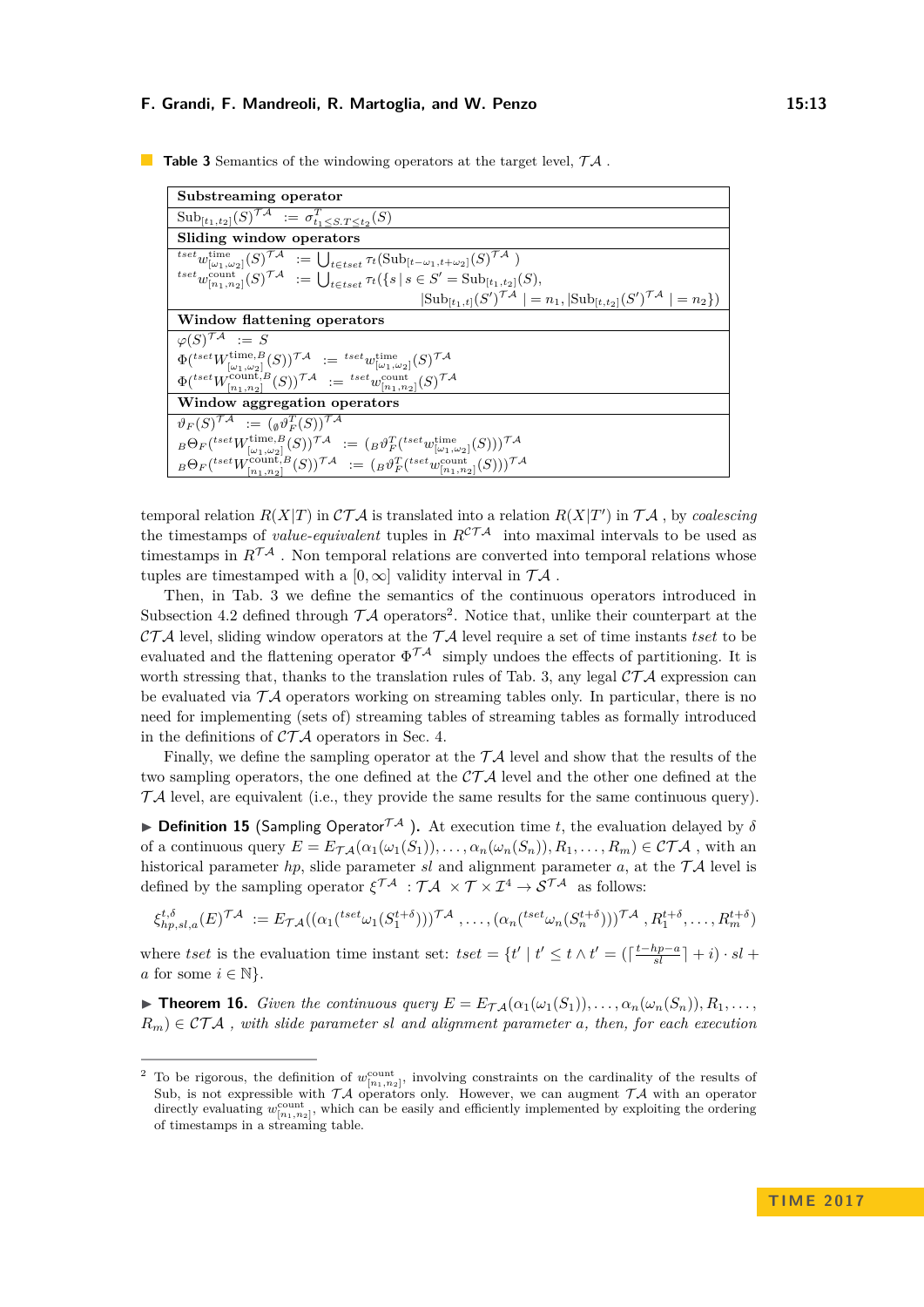## **15:14 A Relational Algebra for Streaming Tables**

*time*  $t$  *with delay*  $\delta$ *:* 

$$
\xi_{sl,a}^{t,\delta}(E)^{\mathcal{CTA}} = \xi_{sl,a}^{t,\delta}(E)^{\mathcal{TA}}
$$

**Proof.** For the sake of simplicity, we assume  $\delta = 0$  and replace each  $R^t$  and  $S^t$  in the operator semantics with *R* and *S*, respectively (the proof can be straightforwardly adapted to the case when  $\delta > 0$ ). First, notice that:

$$
\xi_{sl,a}^{t,\delta}(E)^{\mathcal{CTA}} = \left( \bigcup_{i=0}^{k:t_k \leq t} \tau_{t_i}(E_{\mathcal{TA}}(\alpha_1(\omega_1(S_1)), \ldots, \alpha_n(\omega_n(S_n)), R_1, \ldots, R_m)) \right)^{\mathcal{CTA}}
$$

$$
= (E_{\mathcal{TA}}(\bigcup_{i=0}^{k:t_k \leq t} \tau_{t_i}(\alpha_1(\omega_1(S_1))), \ldots, \bigcup_{i=0}^{k:t_k \leq t} \tau_{t_i}(\alpha_n(\omega_n(S_n))), R_1, \ldots, R_m))^{\mathcal{CTA}}
$$

Therefore, if we show that  $\bigcup_{i=0}^{k:t_k \le t} \tau_{t_i}(\alpha_j(\omega_j(S_j))^{\mathcal{CTA}}) = (\alpha_j({}^{tset}\omega_j(S_j)))^{\mathcal{TA}}$ , then

$$
E_{\mathcal{TA}}\left(\bigcup_{i=0}^{k:t_k \leq t} \tau_{t_i}(\alpha_1(\omega_1(S_1))), \dots, \bigcup_{i=0}^{k:t_k \leq t} \tau_{t_i}(\alpha_n(\omega_n(S_n))), R_1, \dots, R_m)\right)^{c\mathcal{TA}}
$$
  
= 
$$
E_{\mathcal{TA}}\left((\alpha_1({}^{tset}\omega_1(S_1)))\right)^{\mathcal{TA}}, \dots, (\alpha_n({}^{tset}\omega_n(S_n)))\right)^{\mathcal{TA}}, R_1, \dots, R_m)
$$

and  $\xi_{sl,a}^{t,\delta}(E)^{C\mathcal{TA}} = \xi_{sl,a}^{t,\delta}(E)^{\mathcal{TA}}$ .

To this end, as far as  $\alpha_j(\omega_j(S_j))$  is concerned, all possible operator combinations should be considered. For the sake of brevity, in the following we will consider only the case when  $\alpha_j =$  $\vartheta_F$  and  $\omega_j = w^{\text{time}}_{[\omega_1,\omega_2]}$ , but all the other combinations can be managed in a similar way. Given  $\vartheta_F(w_{[\omega_1,\omega_2]}^{\text{time}}(S_j))$ , in the following we will show that  $s \in \bigcup_{i=0}^{k:t_k \leq t} \tau_{t_i}(\vartheta_F(w_{[\omega_1,\omega_2]}^{\text{time}}(S_j))^{c\mathcal{TA}})$  iff  $s \in \xi_{sl,a}^{t,\delta}(E)^{\mathcal{TA}}$ . Let  $s \in \bigcup_{i=0}^{k:t_k \leq t} \tau_{t_i}(\vartheta_F(w_{[\omega_1,\omega_2]}^{\text{time}}(S_j))^{\mathcal{CTA}})$ , then  $s = (X, t_i) \in \tau_{t_i}(\vartheta_F(w_{[\omega_1,\omega_2]}^{\text{time}}(S_j))^{\mathcal{CTA}})$  for some *i*. Being  $s \in \tau_{t_i}(\vartheta_F(w)^{\mathcal{CTA}})$ , where  $w = w_{[\omega_1,\omega_2]}^{\text{$  $\tau_{t_i}(\vartheta_F(w)^{c\mathcal{T}\mathcal{A}})$  iff  $t = (X, t_i)$ , where  $X = (f_1(S), \ldots, f_h(S))$  and  $(S, \tau) \in w$ . This means that  $S = Sub_{[t_i - \omega_1, t_i + \omega_2]}(S_j)^{c \mathcal{T} A} = \{(s, \tau) | (s, \tau) \in S_j, (t_i - \omega_1) \leq \tau \leq (t_i + \omega_2)\}\.$  Hence,  $(s,\tau) \in \mathrm{Sub}_{[t_i-\omega_1,t_i+\omega_2]}(S_j)^{c\mathcal{TA}}$  iff  $(s,\tau,t_i) \in \tau_{t_i}(\mathrm{Sub}_{[t_i-\omega_1,t_i+\omega_2]}(S_j)^{\mathcal{TA}})$ . As  $t_i \in \mathrm{tset}$ , it follows that:

$$
(s, \tau, t_i) \in \bigcup_{t \in test} \tau_t(\text{Sub}_{[t-\omega_1, t+\omega_2]}(S_j)^{\mathcal{TA}}) =^{tset} w^{\text{time}}_{[\omega_1, \omega_2]}(S_j)^{\mathcal{TA}}
$$

From  $S = \tau_{t_i}(\text{Sub}_{[t_i-\omega_1,t_i+\omega_2]}(S_j)^{\mathcal{TA}})$  and  $X = (f_1(S),\ldots,f_h(S))$ , it follows that  $(X,t_i) \in$  $\phi \partial_F^T(S_j)^{\mathcal{T}\mathcal{A}}$ , which is equivalent to say that  $(X, t_i) \in (\partial_F(w_{[\omega_1, \omega_2]}^{\text{time}}(S_j))^{\mathcal{T}\mathcal{A}}$ .

Therefore, thanks to the above theorem, we can safely translate each continuous query in  $\mathcal{CTA}$  into an equivalent expression in  $\mathcal{TA}$  and execute it on a static relational engine. In fact, the above theorem ensures that the semantics of execution is preserved.

## <span id="page-13-0"></span>**7 Related works and concluding remarks**

DSMSs [\[1,](#page-15-14) [3\]](#page-15-10) natively support CQs over continuous unbounded streams of data according to windows where only the most recent data is retained. In CQL [\[3\]](#page-15-10) and SyncSQL [\[14\]](#page-15-15) streams are transformed into instantaneous/syncronized relations that are manipulated through relational operators, and then transformed back to streams. In this paper we proved that it is possible to exploit the full potential of a native representation of temporal data to query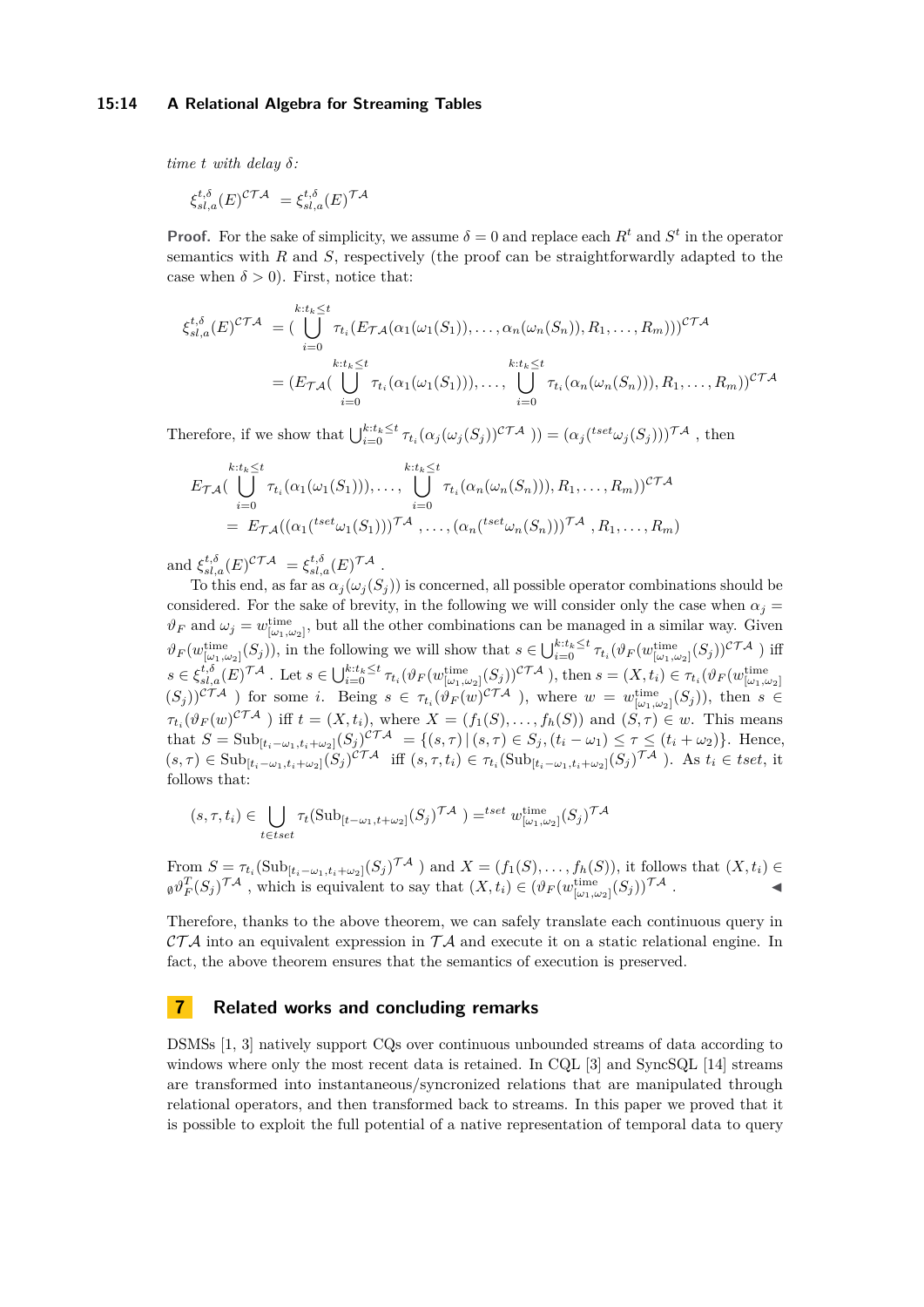streaming data seamlessly, thus overcoming the transformation overhead of stream-relationstream approaches like [\[3,](#page-15-10) [14\]](#page-15-15). In line with this approach, recent research proposals extend traditional DBMSs' query model and language towards streaming query capabilities [\[10,](#page-15-1) [20\]](#page-16-8). However, these works present extensions to SQL through query examples and do not offer a formal algebraic framework for a clear specification of query operators.

With regard to algebras for querying streaming data, in [\[19\]](#page-16-9) snapshot-reducible algebraic operators are implemented on ad-hoc data structures for state maintenance under a timeinterval approach. This approach does not integrate with the theoretical and practical solutions proposed for the development of a robust temporal database technology, including [\[12\]](#page-15-11) which presents a proposal for the implementation of a standard temporal algebra in an off-the-shelf DBMS, supporting a sequenced semantics that guarantees extended snapshot reducibility. As to  $\mathcal{CTA}$  operators, we proved this fundamental requirement by showing how CTA expressions can be translated into equivalent expressions in the temporal algebra  $\mathcal{TA}$ .

An additional note concerns the semantics of ad-hoc proposals of temporal operators that often proves to be ambiguous as to timestamp management. A consensus is not shared among existing approaches. For instance, the timestamps of tuples resulting from a windowed join can be either the minimum of the two original timestamp values [\[1,](#page-15-14) [24\]](#page-16-6), or the most recent one [\[4\]](#page-15-16), or the time instant at which the join is executed [\[5\]](#page-15-17). Operators in  $\mathcal{T} \mathcal{A}$  undergo a precise and commonly adopted temporal semantics [\[12\]](#page-15-11). Further, in [\[3,](#page-15-10) [19\]](#page-16-9) windowing operators overwrite the original timestamp of tuples with a new timestamp corresponding to the window evaluation time instant.  $\mathcal{CTA}$  operators maintain instead both this information and the original tuple timestamp, thus not losing relevant information.

A further property featured by  $\mathcal{CTA}$  is the capability of defining "forward" windows, thus opening to the possibility of evaluating queries (possibly in an approximated way) by referring tuples that will be observed after a given time instance, as proposed for SQL:2011 [\[29\]](#page-16-10) (e.g., SQLStream Blaze<sup>[3](#page-14-0)</sup> considers them in its query syntax specifications but does not provide an implementation). Moreover, both in SQL:2011 and proposed stream query languages, sliding windows can only be used, via aggregation operators, to produce results in the target list of a query, whereas  $\mathcal{CTA}$  allows us to use them everywhere (e.g., in a selection predicate as in our running example). To the authors' knowledge, these features are not covered by any existing approach dealing with streaming data.

From a system perspective, existing stream processing frameworks (e.g., Apache Flink [\[7\]](#page-15-2) and Samza [\[22\]](#page-16-3)) provide SQL extensions to deal with streaming data but they do not expose a clear and unambiguous semantics of query operators through an algebra definition. In general, DSMSs and stream processing frameworks [\[7,](#page-15-2) [22\]](#page-16-3) do not support queries involving both streaming and relational data changing over time, since their data and query models do not include temporal semantics and versioning. On the other hand, much work has been devoted to extending DBMSs towards a flexible and efficient management of temporal data [\[25\]](#page-16-11). However, quite surprisingly considering the temporal nature of streaming data, no built-in streaming functionalities are provided in these systems.

Following the first step provided by the streaming table concept introduced in [\[6\]](#page-15-3), in this paper we presented a temporal algebra extended with windowing and aggregation operators supporting both OTQs and CQs on streaming, standard and temporal relational data. In our future work, we plan to explore algebraic optimization issues and indexing techniques to efficiently support the implementation of  $\mathcal{CTA}$  operators in a temporal DBMS.

<span id="page-14-0"></span> $3$  <http://sqlstream.com>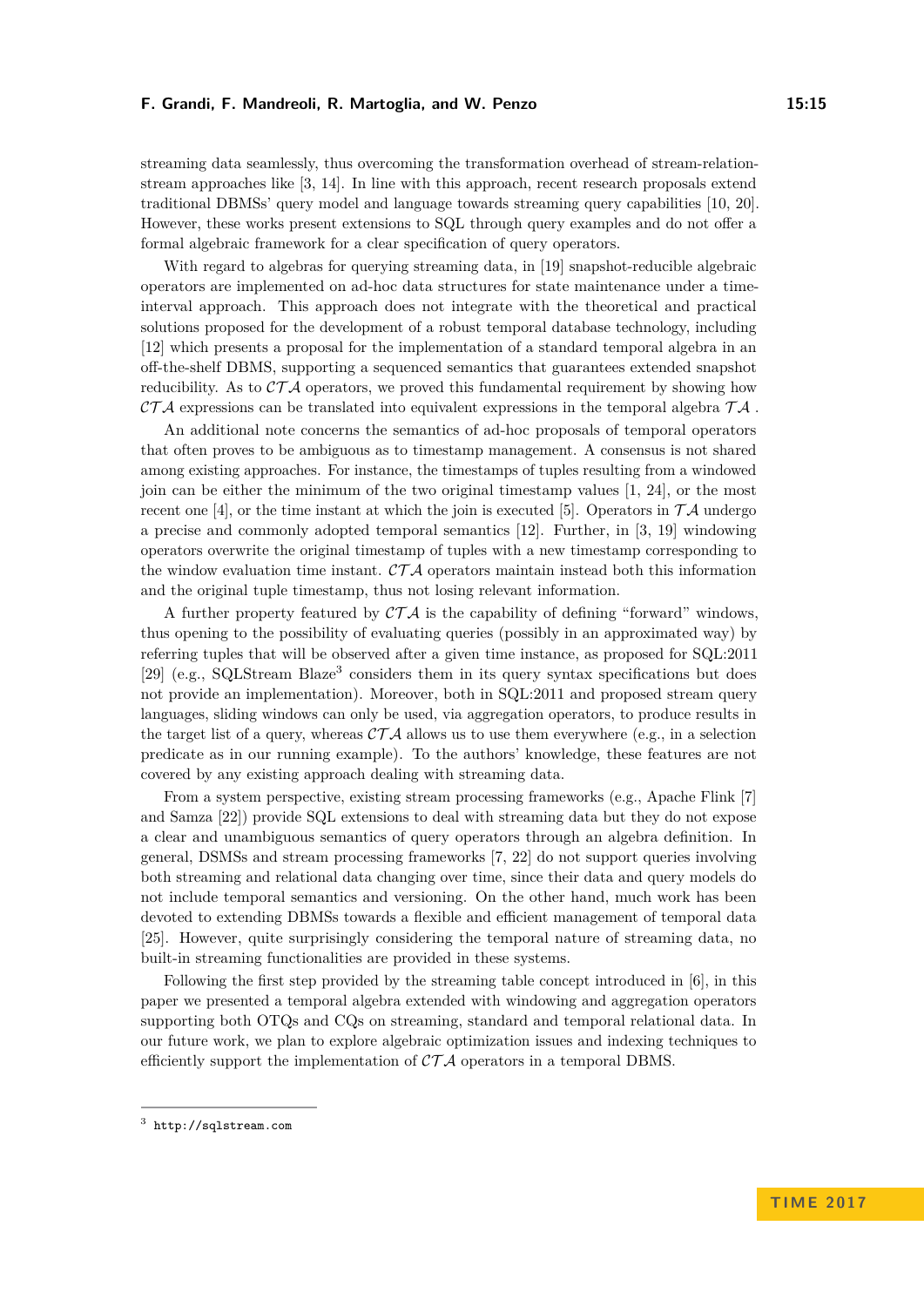## **15:16 A Relational Algebra for Streaming Tables**

## **References**

- <span id="page-15-14"></span>**1** Daniel J. Abadi, Donald Carney, Ugur Çetintemel, Mitch Cherniack, Christian Convey, Sangdon Lee, Michael Stonebraker, Nesime Tatbul, and Stanley B. Zdonik. Aurora: a new model and architecture for data stream management. *VLDB J.*, 12(2):120–139, 2003.
- <span id="page-15-12"></span>**2** Serge Abiteboul, Richard Hull, and Victor Vianu. *Foundations of Databases*. Addison-Wesley, 1995.
- <span id="page-15-10"></span>**3** Arvind Arasu, Shivnath Babu, and Jennifer Widom. The CQL continuous query language: semantic foundations and query execution. *VLDB J.*, 15(2):121–142, 2006.
- <span id="page-15-16"></span>**4** Ahmed M. Ayad and Jeffrey F. Naughton. Static Optimization of Conjunctive Queries with Sliding Windows over Infinite Streams. In *Proc of ACM SIGMOD*, pages 419–430, 2004.
- <span id="page-15-17"></span>**5** Brian Babcock, Shivnath Babu, Mayur Datar, Rajeev Motwani, and Jennifer Widom. Models and Issues in Data Stream Systems. In *Proc. of ACM PODS*, pages 1–16, 2002.
- <span id="page-15-3"></span>**6** Luca Carafoli, Federica Mandreoli, Riccardo Martoglia, and Wilma Penzo. Streaming Tables: Native Support to Streaming Data in DBMSs. *IEEE Trans. on Systems, Man, and Cybernetics: Systems*, pages 1–15, 2017.
- <span id="page-15-2"></span>**7** Paris Carbone, Asterios Katsifodimos, Stephan Ewen, Volker Markl, Seif Haridi, and Kostas Tzoumas. Apache Flink™: Stream and Batch Processing in a Single Engine. *IEEE Data Eng. Bull.*, 38(4):28–38, 2015.
- <span id="page-15-9"></span>**8** Cristina De Castro, Fabio Grandi, and Maria Rita Scalas. Semantic interoperability of multitemporal relational databases. In *Proceedings of the 12th International Conference on the Entity-Relationship Approach*, pages 463–474. Springer-Verlag, 1993.
- <span id="page-15-0"></span>**9** Ugur Cetintemel, Jiang Du, Tim Kraska, Samuel Madden, David Maier, John Meehan, Andrew Pavlo, Michael Stonebraker, Erik Sutherland, Nesime Tatbul, Kristin Tufte, Hao Wang, and Stanley Zdonik. S-Store: A Streaming NewSQL System for Big Velocity Applications. *Proc. VLDB*, 7(13):1633–1636, August 2014.
- <span id="page-15-1"></span>**10** Qiming Chen and Meichun Hsu. Cut-and-Rewind: Extending Query Engine for Continuous Stream Analytics. In A. Hameurlain, J. Kueng, R. Wagner, A. Cuzzocrea, and U. Dayal, editors, *TLDKS XXI*, volume 9260 of *LNCS*, pages 94–114. Springer, 2015.
- <span id="page-15-8"></span>**11** Jan Chomicki. Temporal query languages: A survey. In *Proceedings of the First International Conference on Temporal Logic*, pages 506–534. Springer-Verlag, 1994.
- <span id="page-15-11"></span>**12** Anton Dignös, Michael H. Böhlen, Johann Gamper, and Christian S. Jensen. Extending the Kernel of a Relational DBMS with Comprehensive Support for Sequenced Temporal Queries. *ACM Trans. Database Syst.*, 41(4):26:1–26:46, 2016.
- <span id="page-15-5"></span>**13** Steve Donoho. Early detection of insider trading in option markets. In *Proc. of the ACM KDD*, pages 420–429. ACM, 2004.
- <span id="page-15-15"></span>**14** Thanaa M. Ghanem, Ahmed K. Elmagarmid, Per-ake Larson, and Walid G. Aref. Supporting Views in Data Stream Management Systems. *ACM Trans. Database Syst.*, 35(1):1, 2010.
- <span id="page-15-13"></span>**15** Lukasz Golab and M. Tamer Özsu. Update-Pattern-Aware Modeling and Processing of Continuous Queries. In *Proc. of ACM SIGMOD*, pages 658–669, 2005.
- <span id="page-15-6"></span>**16** Fabio Grandi. Temporal interoperability in Multi+Temporal databases. *J. Database Manag.*, 9(1):14–23, 1998.
- <span id="page-15-4"></span>**17** Insider Trading. <https://www.sec.gov/fast-answers/answersinsiderhtm.html>.
- <span id="page-15-7"></span>**18** Christian S. Jensen, Curtis E. Dyreson, Michael H. Böhlen, James Clifford, Ramez Elmasri, Shashi K. Gadia, Fabio Grandi, Patrick J. Hayes, Sushil Jajodia, Wolfgang Käfer, Nick Kline, Nikos A. Lorentzos, Yannis G. Mitsopoulos, Angelo Montanari, Daniel A. Nonen, Elisa Peressi, Barbara Pernici, John F. Roddick, Nandlal L. Sarda, Maria Rita Scalas, Arie Segev, Richard T. Snodgrass, Michael D. Soo, Abdullah Uz Tansel, Paolo Tiberio, and Gio Wiederhold. The consensus glossary of temporal database concepts – february 1998